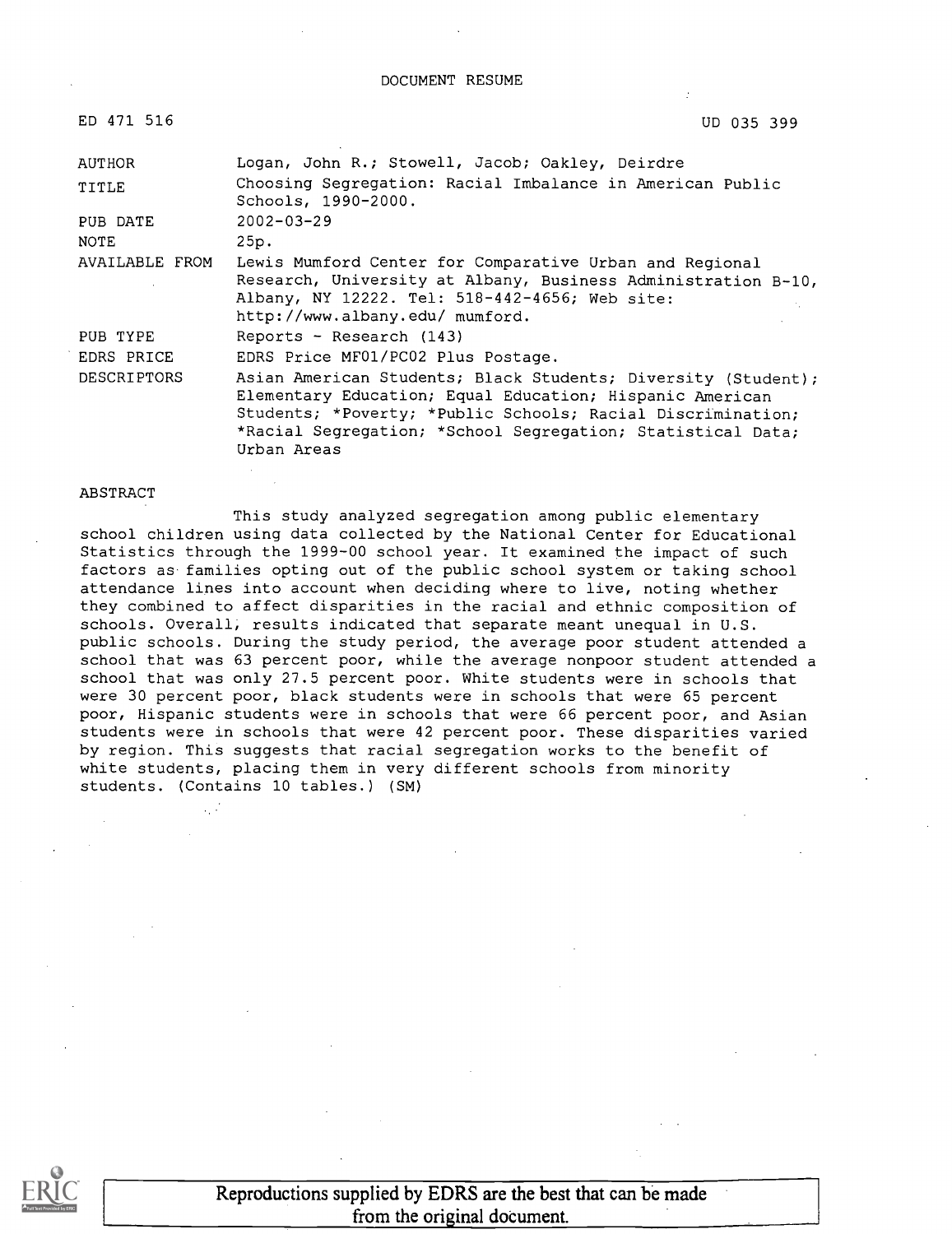## Choosing Segregation: Racial Imbalance in American Public Schools, 1990-2000

## John R. Logan, Director Lewis Mumford Center for Comparative Urban and Regional Research University at Albany

### Research team: Jacob Stowell and Deirdre Oakley Revised March 29, 2002

After a period in which desegregation efforts were widespread in American public schools, the average level of segregation has hardly changed in the last ten years, and in some places there is clearly a rollback of progress made before 1990. In many metropolitan regions, desegregation evident in the 1989-90 school year has given way to substantial increases of black-white segregation. In most of these, Supreme Court action in 1991 that relaxed the criteria for rescinding desegregation orders has freed school officials to pull back their previous steps to achieve racial balance. Consciously or not, Americans in these regions are increasingly making a choice for segregation.

New national data for 1999-2000 show that segregation from whites has edged upwards not only for black children, but also for Hispanic, and Asian children. At the same time, they reveal that segregation places black and Hispanic children, on average, in schools where two-thirds of students are at or near the poverty line.

#### Background of this study

**BEST COPY AVAILABLE** 

The Mumford Center previously issued a report on the residential segregation of children based on Census 2000 (http://mumford1.dyndns.org/cen2000/report.html). We found that black children are by far the most segregated minority group, though they are modestly less segregated from white children in 2000 than they were in 1990. There was no change in neighborhood segregation of Hispanic and Asian children during this time, but their increasing numbers has meant that they are now a larger share of the population in neighborhoods where they are clustered.

In the current study we analyze segregation among public elementary school children using data collected by the National Center for Educational Statistics (NCES) through the 1999-2000 school year. Schools in many cases are less segregated than neighborhoods, partly because they often draw from larger areas and partly because school assignments sometimes cross neighborhood lines. But there is also potential for schools to be more segregated than neighborhoods, as some families opt out of the public school system or take school attendance lines into account in deciding where to live. We ask how these factors have combined to affect disparities in the racial and ethnic composition of schools.

originating it.

Minor changes have been made to improve reproduction quality.

U.S. DEPARTMENT OF EDUCATION Office of Educational Research and Improvement EDUCATIONAL RESOURCES INFORMATION

Points of view or opinions stated in this document do not necessarily represent official OERI position or policy. <sup>1</sup>

| ഗ                          |   |  |
|----------------------------|---|--|
|                            | ï |  |
|                            |   |  |
|                            |   |  |
|                            |   |  |
| Full Text Provided by ERIC |   |  |

ED 471 516

**CENTER (ERIC)**<br>This document has been reproduced as<br>received from the person or organization ogan Mumtw

PERMISSION TO REPRODUCE AND DISSEMINATE THIS MATERIAL HAS BEEN GRANTED BY

TO THE EDUCATIONAL RESOURCES INFORMATION CENTER (ERIC)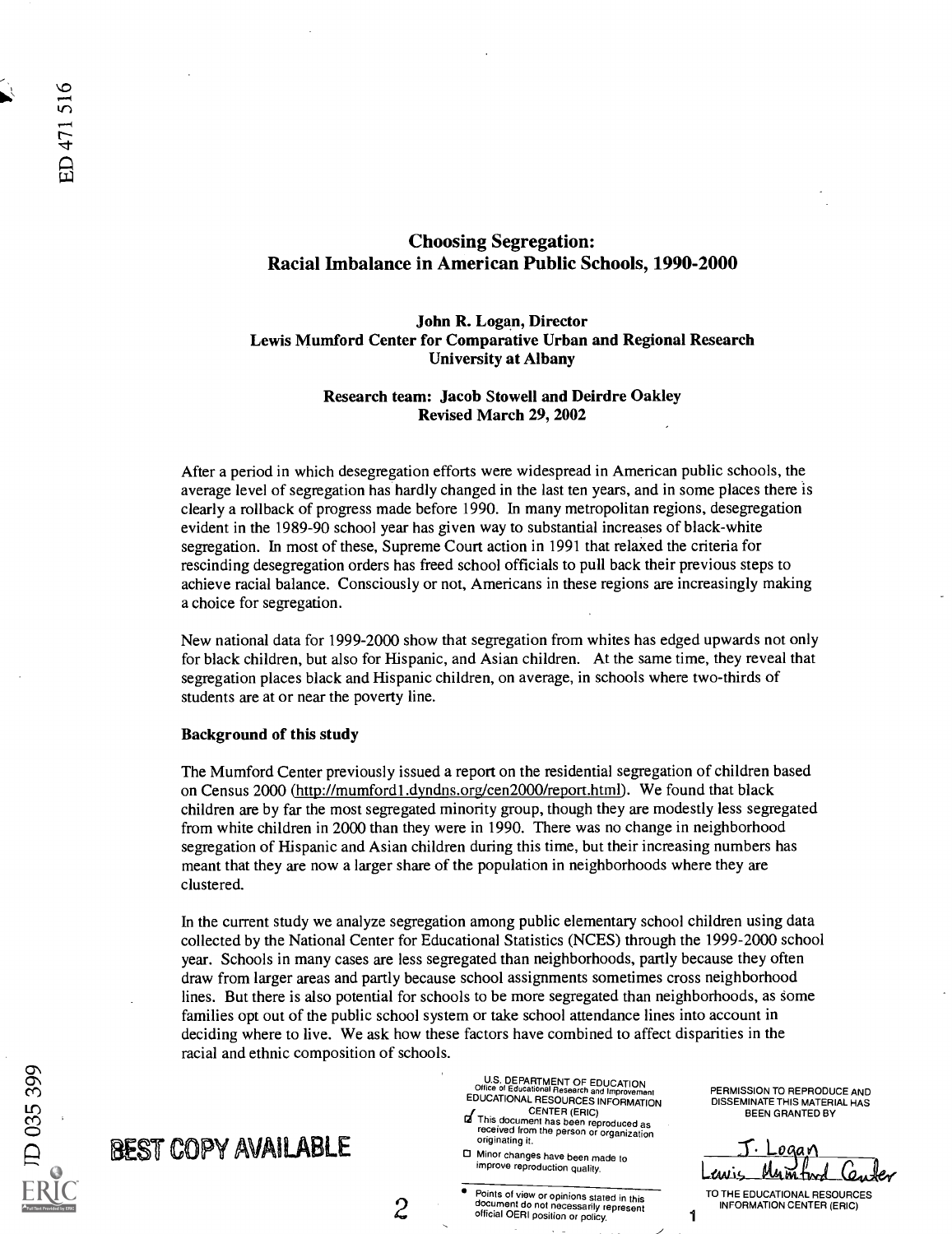To facilitate comparisons between residential segregation and school segregation, we aggregate schools into metropolitan regions, and then separately into the central city and suburban portions of those regions. Therefore our results do not measure segregation within particular school districts, but more broadly the disparities between schools in the same geographic area regardless of district boundaries.

We recognize that schools are segregated not only by race but also by class. To take class ,segregation into account, we take advantage of the NCES reports of student eligibility for free or reduced-price lunches. To be eligible, a family must fall below  $185\%$  of the poverty line – around \$32,000 for a family of four in 1999-2000. Though some states still do not provide information on the school lunch program, this is the best available indicator of the income level of students in public schools.

#### How We Measure Segregation

The standard measure of segregation is the Index of Dissimilarity (D), which captures the degree to which two groups are evenly spread among schools in a given city. Evenness is defined with respect to the racial composition of the city as a whole. The index ranges from 0 to 100, giving the percentage of children in one group who would have to attend a different school to achieve racial balance - one where every school replicates the group composition of the city. A value of 60 or above is considered very high. For example, a D score of 60 for black-white segregation would mean that 60% of either group must move to a different school for the two groups to become equally distributed. Values of 40 to 50 are usually considered moderate levels of segregation, while values of 30 or less are considered low.

This report also refers to information on neighborhood segregation. For this purpose we use data from the U.S. Census of 1990 and 2000 specifically for the under-18 population. Neighborhood segregation is measured at the level of census tracts, areas that usually have 3000-5000 residents.

#### Standards for evaluating change in dissimilarity scores

In our analysis, we interpret change either up or down on the following criteria:

- Change of 10 points and above Very significant change
- Change of 5-10 points Moderate change
- Below 5 points Small change or no real change at all

#### Exposure and Isolation Indices

Another widely used measure of segregation reported here is a class of Exposure Indices (P\*) that refer to the racial/ethnic composition of the school that the average member of a given group attends. Exposure of a group to itself is called the Index of Isolation, while exposure of one group to other groups is called the Index of Exposure. Both range from 0 to 100. For example, an Isolation score of 78.1 for whites means that the average white attends a school that is 78.1  $%$ white. An Exposure score of 9.4 for white-black exposure indicates that the average white attends a school that is 9.4% black.

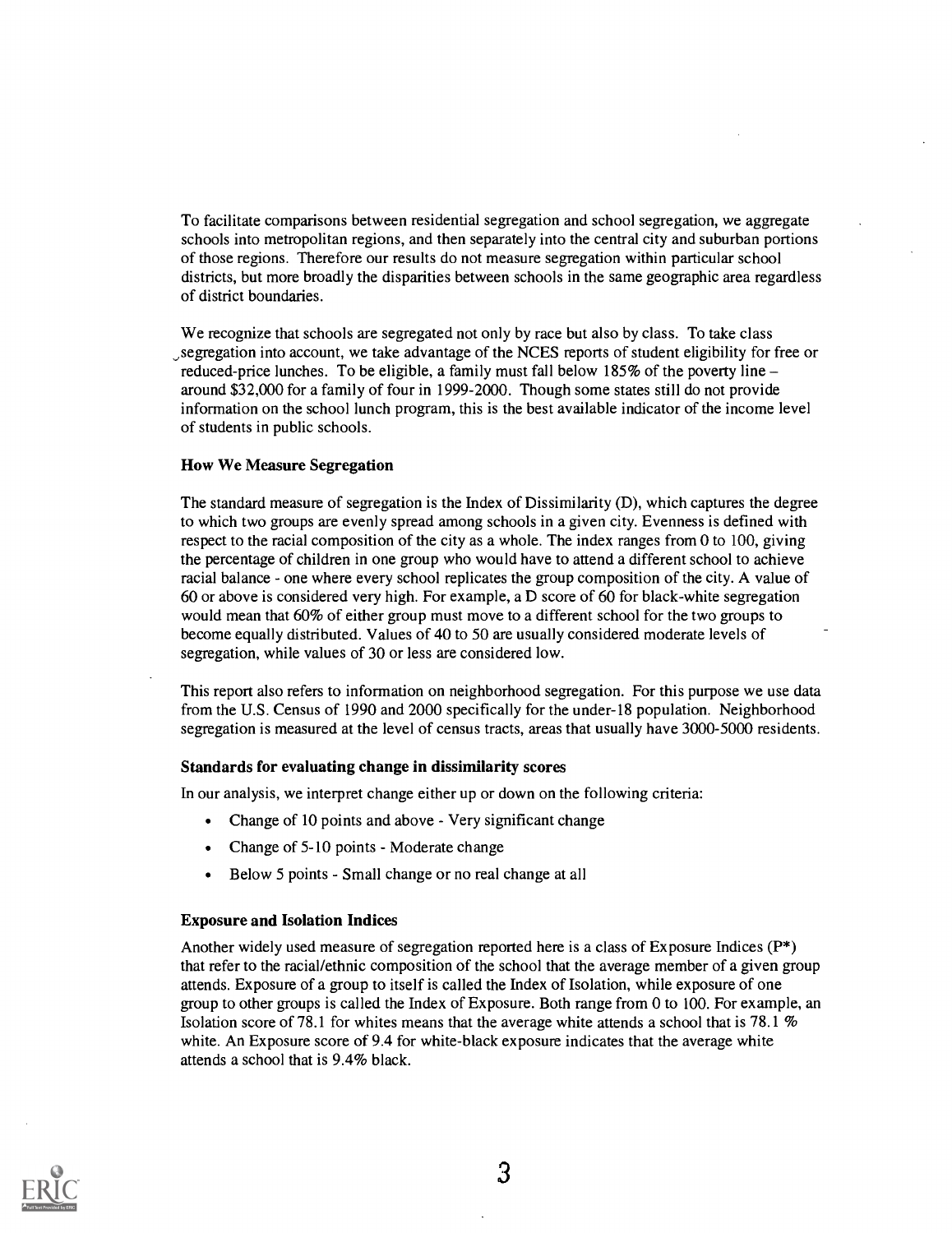Even if segregation (measured by the Index of Dissimilarity) remains the same over time, growth in a minority population will tend to leave it more isolated - that is, attending schools where they are already over represented.

#### The experience of diversity in schools

Segregation translates to very different school experiences for children of different racial and ethnic backgrounds. Exposure indices at the national level reveal that white, black, and Hispanic elementary children on average all attend schools where their group is a majority. This typical school experience is represented in Figure 1.



Figure 1. Diversity Experienced in Each Group's Typical School - National Metropolitan Average

The average white child attends a school that is over 78% white. Only 9% of other children in this typical school are black, 8% Hispanic, and 3% Asian. Though children often do not attend a neighborhood school, the racial composition of schools attended by white kids closely matches that of their own neighborhood.

In sharp contrast, the average black child's school is more than half black (57%). Hispanic children also are in majority Hispanic schools (57%). And Asians, despite being only 4% of the elementary population, are in schools that average 19% Asian.

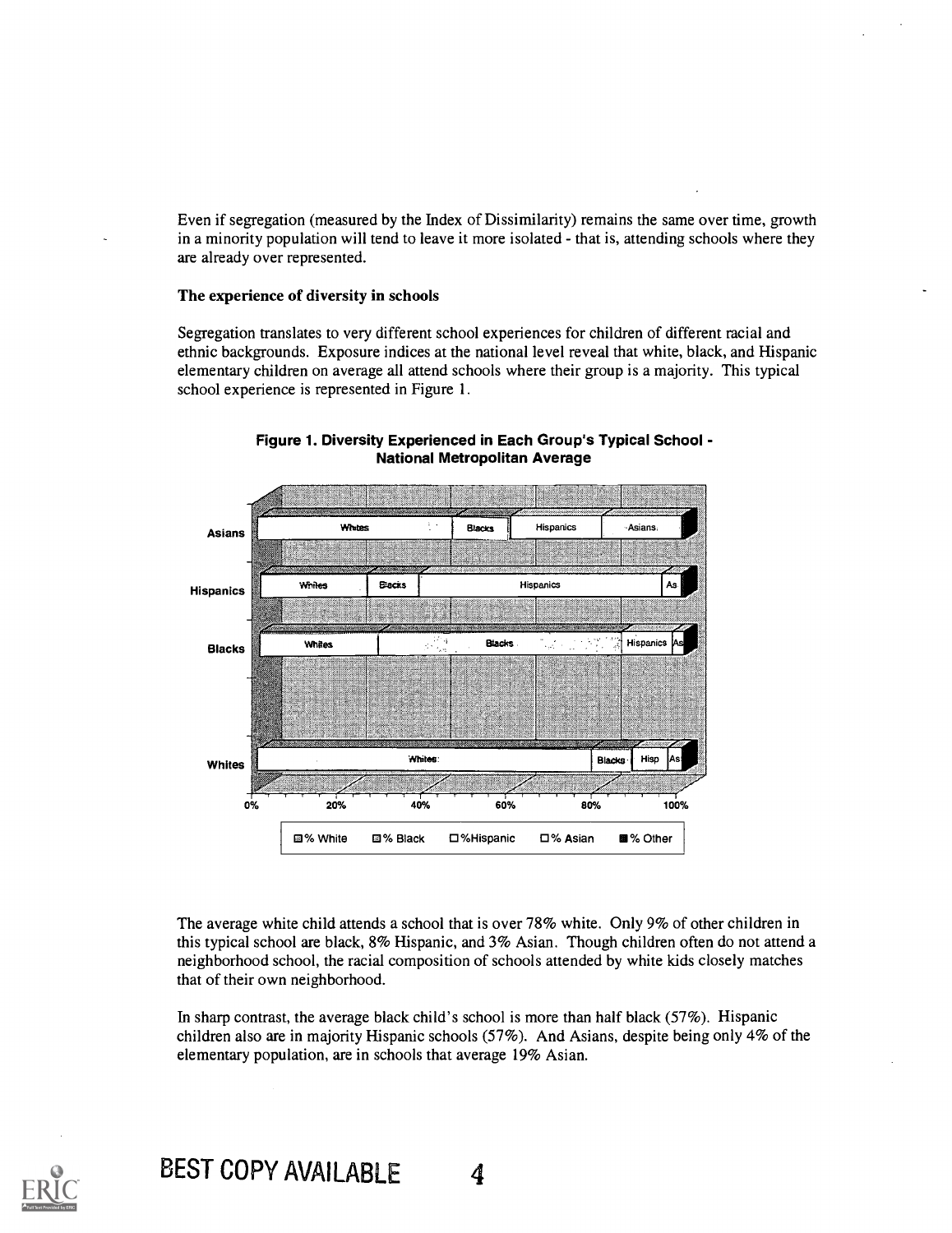Each minority group's exposure to white children is declining. In 1989-90, 32% of the average black child's schoolmates were white; that has dropped to 28% in 1999-2000. Similar drops were experienced by Hispanics (from 30% to 25%) and Asians (52% to 46%).

#### Rolling back efforts to desegregate African American children

The national average level of segregation of black from white elementary children in metropolitan regions (weighting these regions by the size of the black school population) is high in 1999-2000: 65 on a scale from 0 to 100. This means that nearly two-thirds of black children (or equally, two-thirds of white children) would have to transfer to a different school in order to achieve integration.

This represents a 2-point increase in school segregation compared to 1989-90, a small shift but especially significant when we note that residential segregation was declining by 3 or 4 points in the same period.

One reason for this increase in separation is there are different trends in areas where black children are a small part of the school population and those where they have a more substantial presence. As Figure 2 illustrates, segregation is much lower in those metropolitan regions where blacks are less than 5% of the school population  $(D = 46)$  than in those where they are above  $20\%$  (D = 67). In addition, the trend is for decreasing segregation in the former category (a decline of 4 points) but increasing segregation in the latter (up 3 points). Clearly there are lower obstacles to integrating a smaller minority group. Unfortunately, most black children, about 3 out of 4, live in the regions where they are more than 20% of the population.

A second and more disturbing reason is that in many places there has been a clear retreat from efforts to desegregate black schoolchildren. The history of the civil rights movement in postwar America is largely one of overcoming the legacy of separate and unequal schools. These efforts had achieved great success by the 1989-90 school year. We can measure this success in the fact that school segregation was much lower than residential segregation at that time (60 for schools vs. 72 for neighborhoods in the central cities, where many of the policy initiatives were focused).

Table 1 lists the 59 metropolitan areas of the country whose central cities enrolled more than 25,000 elementary children in 1989-90, and where at least 10% of the children were African American. (Three entirely suburban metropolitan regions meeting these criteria are also included in this list.)

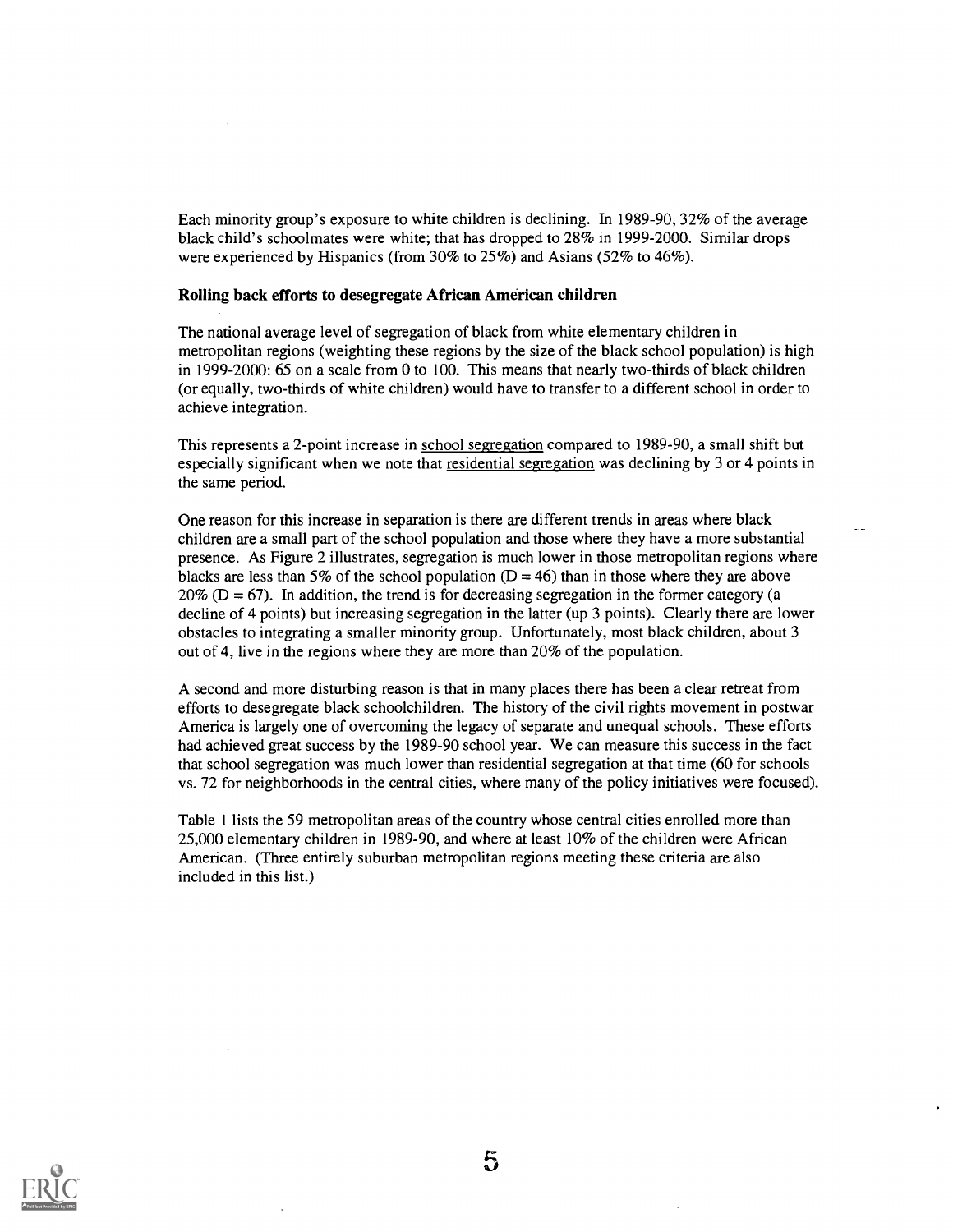

## Figure 2. Change in Black-White School Segregation by % Black Population in 1999-2000

In slightly more than half of these areas (32), segregation in the city schools was within 10 points of the level of neighborhood segregation. These are cases where it appears there had been no major policy initiative dealing with racial imbalance in the schools – separation in schools mainly mirrored separation in the neighborhoods. In most of these cases there has been little change in school segregation in the subsequent ten years. Only a few increased or declined by more than 5 points.

In the remaining  $27$  cases  $-$  cases where schools were much less segregated than neighborhoods in  $1989-1990 - \text{city school segregation increased in all but two, and the average increase was 10$ points. In these same areas, segregation of blacks from whites in their neighborhoods actually declined. Therefore, increased school segregation in these cases did not result from changes in where children lived. It was caused by changes in policies that once worked effectively to reduce school segregation, but that were reversed in the 1990s.

Some of these are school districts in the South that cross city lines, such as Tampa-St. Petersburg, FL; Charlotte, SC; and Greensboro, NC. All three had implemented court-ordered school assignment plans in 1971, and all include both city and suburban schools. Hence the metro-wide level of segregation in 1989-90 was very low in these cases: 35 in Tampa-St. Petersburg, FL; 37 in Charlotte, SC; and 43 in Greensboro, NC (compared to levels of neighborhood segregation of children of 72 for Tampa-St. Petersburg, FL; 59 for Charlotte, SC; and 66 in Greensboro, NC). But by 1999-2000, after a decade in which busing was extensively litigated and school officials sought to experiment with a variety of plans for redistricting and school choice, segregation was up sharply: up 10 points in Tampa-St. Petersburg, FL and 9



<sup>%</sup> Black Students of Metropolitan Area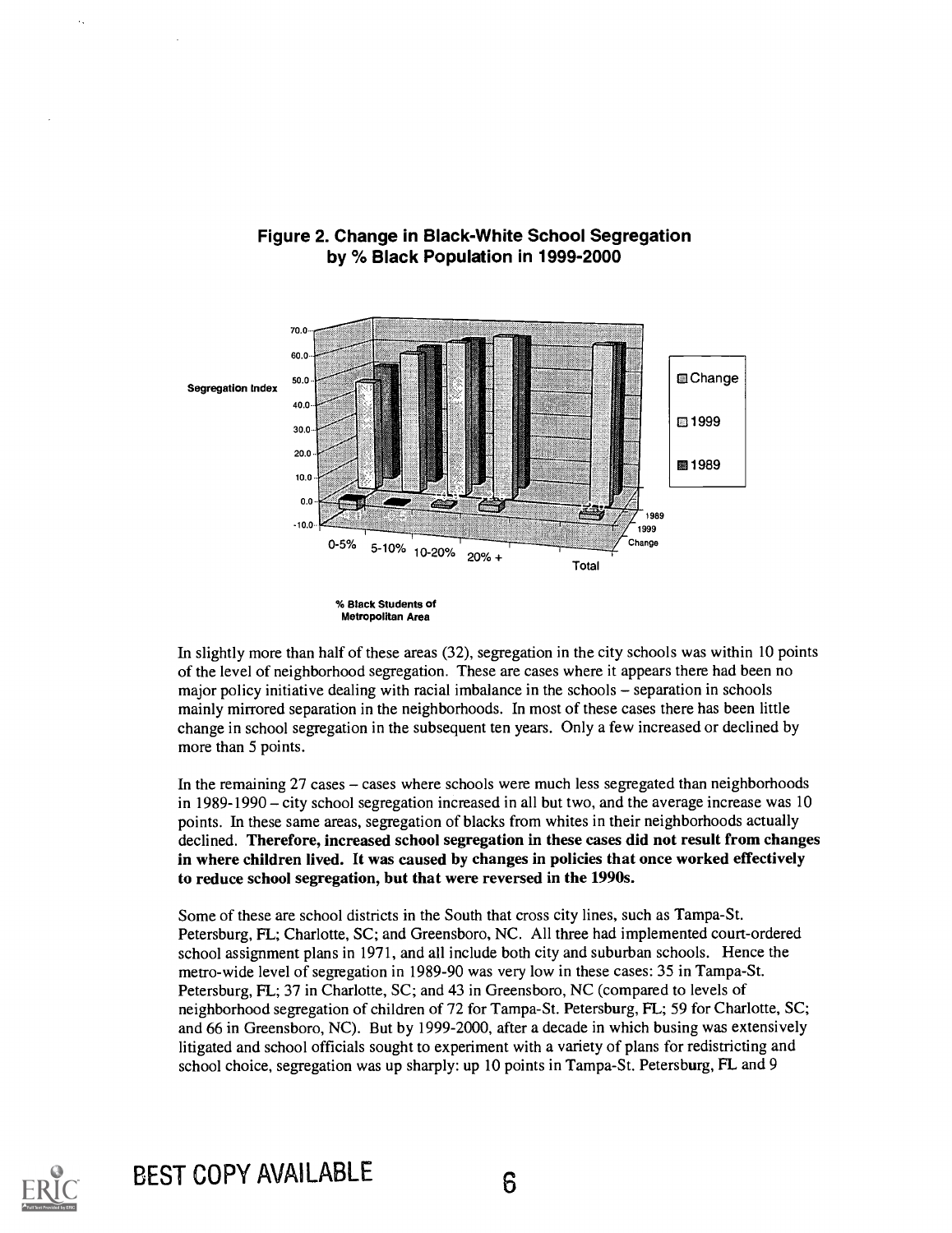points in both Charlotte, SC and Greensboro, NC. As Table 1 shows, segregation in schools within the city limits was initially even lower, but increased more.

| Table 1. School and neighborhood segregation in cities with                    | large black student enrollments |         |                                 |         |  |
|--------------------------------------------------------------------------------|---------------------------------|---------|---------------------------------|---------|--|
| <b>Metropolitan Regions</b>                                                    | <b>Schools</b><br>1989-90       | 1999-00 | <b>Neighborhoods</b><br>1989-90 | 1999-00 |  |
| School segregation was within 10 points of neighborhood segregation in 1989-90 |                                 |         |                                 |         |  |
| School segregation increased more than 5 points                                |                                 |         |                                 |         |  |
| Detroit, MI                                                                    | 75.0                            | 85.8    | 77.9                            | 80.5    |  |
| Houston, TX                                                                    | 64.7                            | 72.5    | 70.2                            | 73.5    |  |
| Austin-San Marcos, TX                                                          | 57.1                            | 64.6    | 59.2                            | 64.6    |  |
| Kansas City, MO-KS                                                             | 62.0                            | 68.7    | 69.3                            | 67.5    |  |
| Vallejo-Fairfield-Napa, CA                                                     | 49.4                            | 56.0    | 45.8                            | 50.9    |  |
| New Orleans, LA                                                                | 79.5                            | 84.8    | 69.1                            | 76.0    |  |
| School segregation changed less than 5 points                                  |                                 |         |                                 |         |  |
| Memphis, TN-AR-MS                                                              | 71.1                            | 66.2    | 73.7                            | 69.2    |  |
| Stockton-Lodi, CA                                                              | 52.5                            | 48.9    | 53.6                            | 52.8    |  |
| Newark, NJ                                                                     | 90.2                            | 86.6    | 83.5                            | 84      |  |
| Philadelphia, PA-NJ                                                            | 80.3                            | 77.2    | 86.6                            | 80.2    |  |
| Atlanta, GA                                                                    | 85.7                            | 82.7    | 83.5                            | 87.5    |  |
| Oakland, CA                                                                    | 72.1                            | 69.3    | 72.3                            | 71      |  |
| Baltimore, MD                                                                  | 76.3                            | 79      | 79.1                            | 74.3    |  |
| Chicago, IL                                                                    | 81.8                            | 84.1    | 87.5                            | 85.5    |  |
| Providence-Fall River-Warwick, RI-MA                                           | 63.7                            | 61.4    | 67.3                            | 58.7    |  |
| Middlesex-Somerset-Hunterdon, NJ                                               | 64.7                            | 62.7    | 59.5                            | 56.3    |  |
| Toledo, OH                                                                     | 66.9                            | 68.5    | 70.8                            | 64.9    |  |
| Norfolk-Virginia Beach-Newport News, VA-NC                                     | 42.3                            | 43.8    | 51.3                            | 48.1    |  |
| Colorado Springs, CO                                                           | 44.9                            | 46.3    | 46.7                            | 44.5    |  |
| Bakersfield, CA                                                                | 46.4                            | 47.6    | 50.7                            | 45.2    |  |
| Oklahoma City, OK                                                              | 57.2                            | 56      | 60.8                            | 54.2    |  |
| Dallas, TX                                                                     | 69.9                            | 69      | 70.6                            | 69.2    |  |
| Nassau-Suffolk, NY                                                             | 70.2                            | 70.9    | 79.7                            | 76.6    |  |
| Fresno, CA                                                                     | 46.7                            | 47.3    | 52.9                            | 45.5    |  |
| Riverside-San Bernardino, CA                                                   | 43.6                            | 44.2    | 51.7                            | 47.9    |  |
| Washington, DC-MD-VA-WV                                                        | 88.3                            | 88.5    | 85.3                            | 84.9    |  |
| Bergen-Passaic, NJ                                                             | 84                              | 84      | 80.1                            | 75.8    |  |
| New York, NY                                                                   | 81,4                            | 81.5    | 86.2                            | 86.1    |  |
| School segregation declined more than 5 points                                 |                                 |         |                                 |         |  |
| Fort Worth-Arlington, TX                                                       | 62.8                            | 54.3    | 58.9                            | 50.7    |  |
| Miami, FL                                                                      | 85.8                            | 77.3    | 83.5                            | 84.1    |  |
| Portland-Vancouver, OR-WA                                                      | 64.4                            | 55.6    | 64.1                            | 48.8    |  |
| Tulsa, OK                                                                      | 62.8                            | 55.7    | 65.6                            | 57.6    |  |



 $\ddot{\phantom{1}}$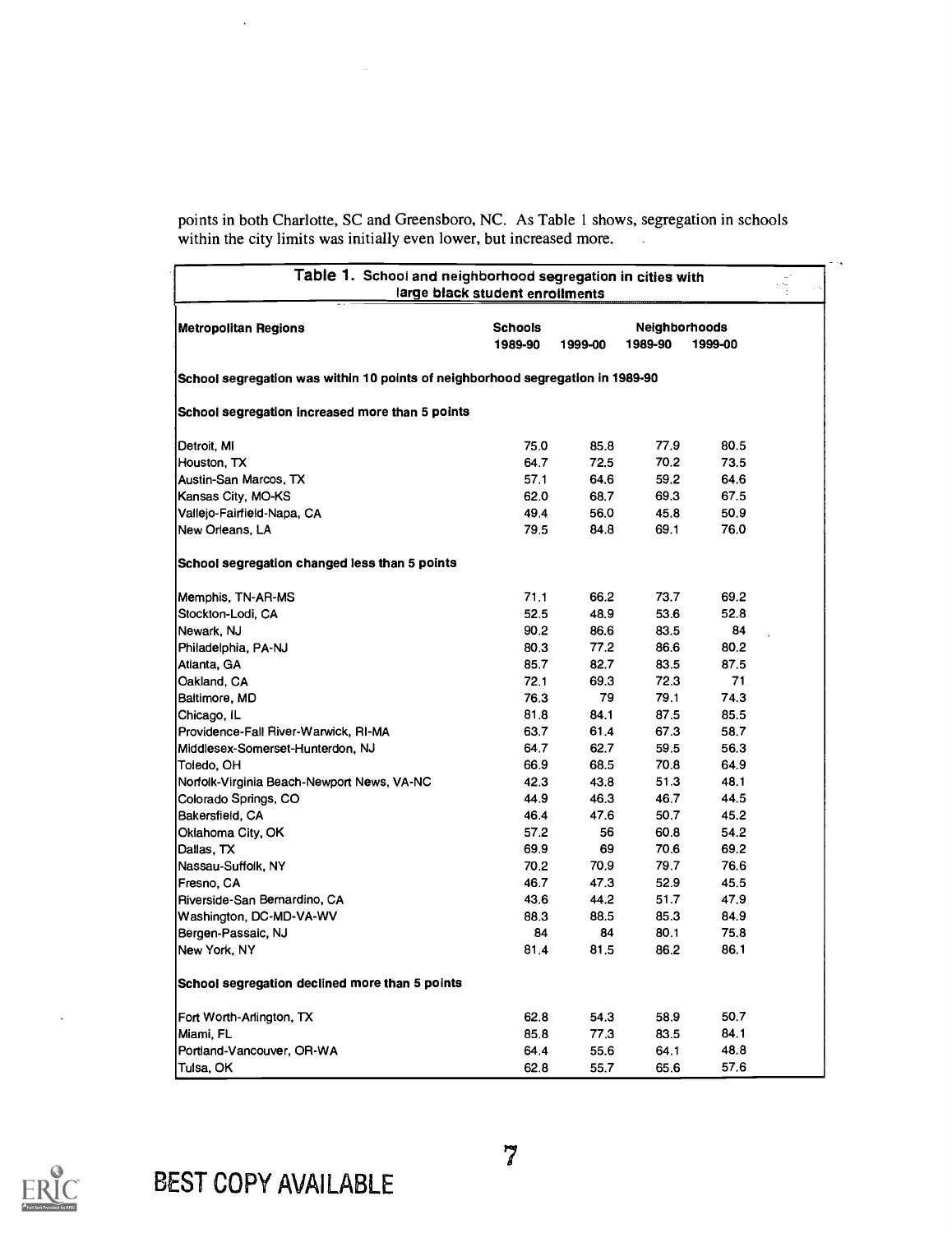| Metropolitan Regions                                                                                 | <b>Schools</b> |         | Neighborhoods |         |
|------------------------------------------------------------------------------------------------------|----------------|---------|---------------|---------|
|                                                                                                      | 1989-90        | 1999-00 | 1989-90       | 1999-00 |
| School segregation was more than 10 points lower than neighborhood segregation in 1989-90            |                |         |               |         |
| School segregation increased by more than 5 points                                                   |                |         |               |         |
| Cleveland-Lorain-Elyria, OH                                                                          | 38.1           | 71.2    | 84.3          | 75.3    |
| Columbus, OH                                                                                         | 39.6           | 65.3    | 68.1          | 61.7    |
| Milwaukee-Waukesha, WI                                                                               | 44.2           | 64.9    | 78.9          | 75.2    |
| Las Vegas, NV-AZ                                                                                     | 20.9           | 41.1    | 54.1          | 42.6    |
| Cincinnati, OH-KY-IN                                                                                 | 36.9           | 54.1    | 73.3          | 64.4    |
| Denver, CO                                                                                           | 46.3           | 63.1    | 69            | 64.5    |
| Greensboro--Winston-Salem--High Point, NC                                                            | 24.8           | 41.3    | 62.6          | 59.7    |
| Tampa-St. Petersburg-Clearwater, FL                                                                  | 25.5           | 39.2    | 71.0          | 68.5    |
| Seattle-Bellevue-Everett, WA                                                                         | 47.0           | 59.3    | 68.9          | 60.3    |
| Charlotte-Gastonia-Rock Hill, NC-SC                                                                  | 24.3           | 36.2    | 61.8          | 59.2    |
| Minneapolis-St. Paul, MN-WI                                                                          | 32.2           | 42.4    | 62.1          | 55.3    |
| San Francisco, CA                                                                                    | 55.2           | 65.1    | 67.8          | 70.8    |
| Wichita, KS                                                                                          | 21.1           | 30.3    | 63            | 54.3    |
| Springfield, MA                                                                                      | 45.2           | 53.3    | 66.5          | 58.4    |
| Buffalo-Niagara Falls, NY                                                                            | 26.8           | 34.7    | 74.6          | 71.2    |
| San Diego, CA                                                                                        | 52.5           | 59.6    | 65.5          | 65      |
| Indianapolis, IN                                                                                     | 36.3           | 43.3    | 70.1          | 63.9    |
| Omaha, NE-IA                                                                                         | 58.2           | 64.9    | 76.2          | 67.8    |
| Nashville, TN                                                                                        | 32.4           | 38.8    | 64            | 54.2    |
| Boston, MA-NH                                                                                        | 52.5           | 57.5    | 76.5          | 69.3    |
| School segregation changed less than 5 points                                                        |                |         |               |         |
| Shreveport-Bossier City, LA                                                                          | 57.9           | 61.5    | 71.1          | 64.9    |
| Sacramento, CA                                                                                       | 32.3           | 36      | 43.6          | 41.1    |
| Raleigh-Durham-Chapel Hill, NC                                                                       | 34.7           | 38      | 63.3          | 61.7    |
| Los Angeles-Long Beach, CA                                                                           | 66.4           | 63.3    | 77.5          | 70      |
| St. Louis, MO-IL                                                                                     | 71             | 68.1    | 83            | 74.9    |
| Little Rock-North Little Rock, AR                                                                    | 38.9           | 41.5    | 59.8          | 61.2    |
| Jacksonville, FL                                                                                     | 41.3           | 43.1    | 60.7          | 51      |
| Includes metropolitan regions whose central city elementary enrollment was over 25,000 in 1999-2000, |                |         |               |         |
| and black children were more than 10% of the student body.                                           |                |         |               |         |
| Three entirely suburban regions that otherwise meet these criteria are also included.                |                |         |               |         |

 $\bar{ }$ 

 $\ddot{\phantom{a}}$ 



 $\mathcal{A}^{\mathcal{A}}$ 

 $\ddot{\phantom{a}}$ 

 $\sqrt{ }$ 

Data for these regions refer to suburban segregation; for other cases, they include only the cities in the metropolitan region.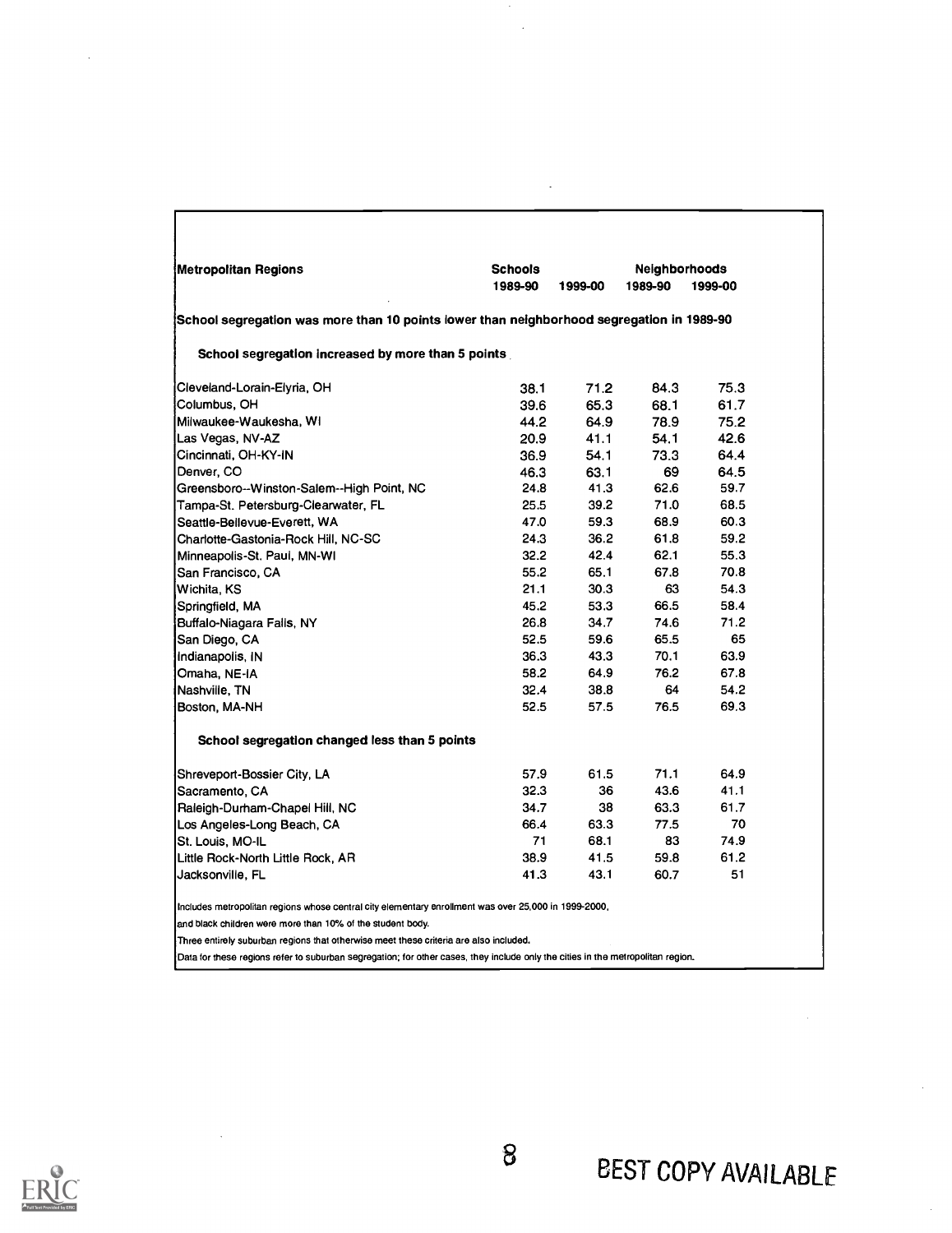Despite these increases, Greensboro, NC school officials agreed on a plan to replace busing with school choice in April 1999, without legal opposition. And federal courts have recently ended desegregation orders for the other districts: for St. Petersburg, FL in 2000 and for Tampa, FL and Charlotte, NC in 2001.

In other areas, these changes are in school districts that serve only the central cities. Cleveland, OH is the most extreme example in Table 1. In 1976 a federal judge found that Cleveland city school officials had preserved an illegally segregated system, where dozens of schools were all white or all black. In 1996, the court ended busing and eliminated court-ordered racial balance guidelines that dictated the percentage of black students attending each school. The court then agreed in July 2000 to release the district from court control.

Neighborhood segregation in this metro area's three central cities of Cleveland, Elyria, and Lorain is very high, but declined from 84 to 75 in the last ten years. Elementary school segregation, by contrast leaped from only 38 in 1989-90 to 71 in 1999-2000 – a more than 30point increase as the courts gave up control.

Other cities where a similar process has taken place  $-$  surprisingly low levels of school segregation in the wake of court-ordered desegregation plans, followed by substantial increases in the last decade - include Columbus, OH; Milwaukee, WI; Cincinnati, OH; Denver, CO; Seattle, WA; and Minneapolis, MN.

The Mumford Center analysis has identified the 50 metropolitan regions with the largest number of black elementary schoolchildren in 1999-2000. These are listed in the following tables.

Table 2 lists regions by their level of residential segregation, using the Index of Dissimilarity. Metropolitan Detroit is by far the most segregated of these (89, about the same as ten years before). Most cases in the top 10 are in the North, with the exception of Birmingham, AL.

At the other end of the continuum, the least segregated metropolitan regions are found in the South. Raleigh-Durham-Chapel Hill, NC is number 50. Surprisingly some Southern metropolitan areas where segregation increased substantially in the last decade  $-$  including Charlotte, SC and Tampa-St. Petersburg,  $FL -$  are still among the less segregated systems on this list.

Table 3 provides the values of the black isolation index. These figures translate segregation into the experience of the average black child. Again Detroit tops the list: the average black child in this metropolitan region (even taking into account that some of these children now live in the suburbs) is in a school that is 87% black. The next highest levels of isolation, all above 80%, are Southern metropolitan regions: Memphis, TN; Jackson, MS; New Orleans, LA; and Birmingham, AL.

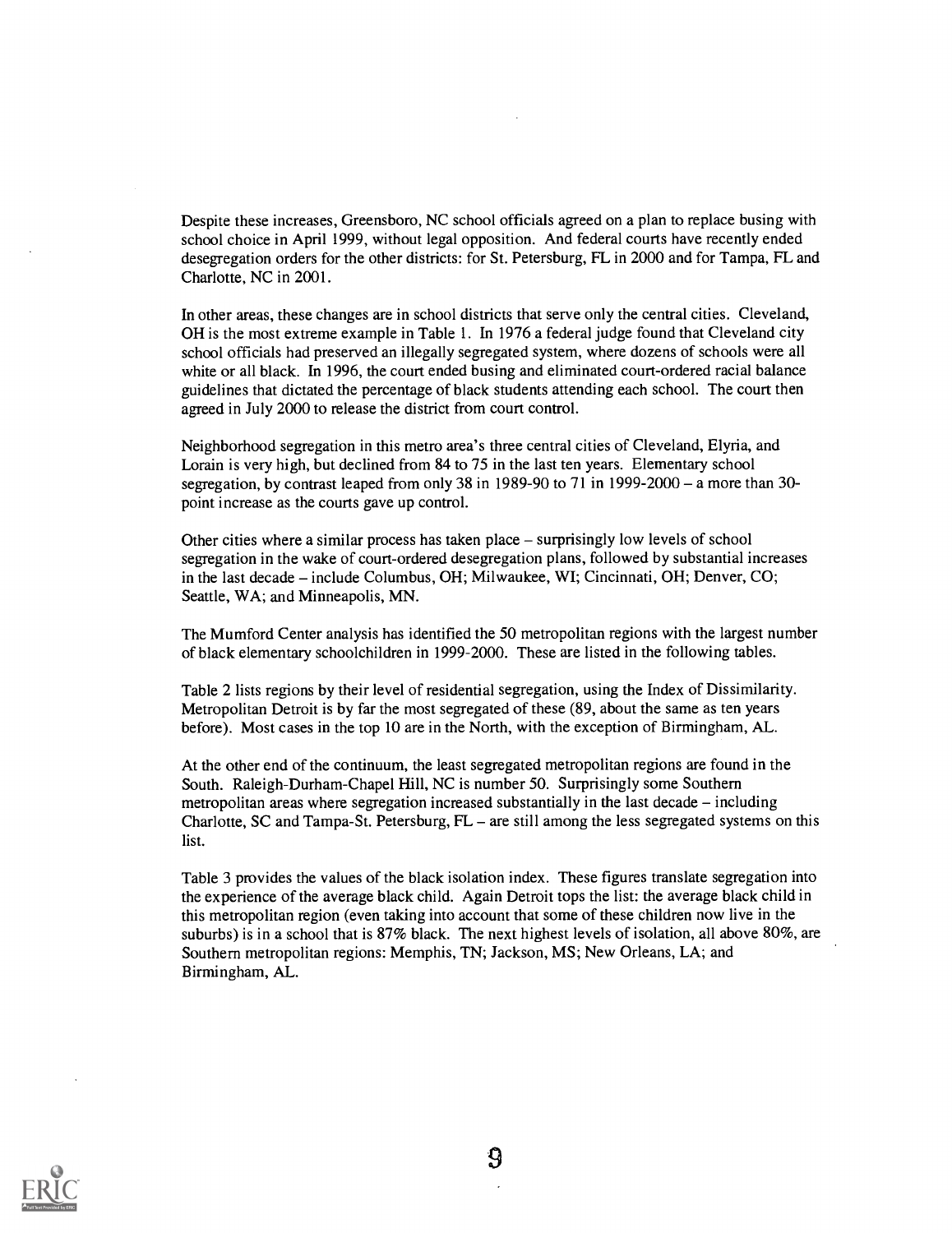| 1999 Rank: 1989 Rank    |                  | AREA NAME                                  | 1999 Segregation 1989 Segregation |              |
|-------------------------|------------------|--------------------------------------------|-----------------------------------|--------------|
| 1                       | 1                | Detroit, MI                                | 88.5                              | 88.7         |
| $\overline{\mathbf{c}}$ | 3                | Chicago, IL                                | 83.9                              | 83.2         |
| 3                       | 2                | Newark, NJ                                 | 82.3                              | 85.2         |
| 4                       | 5                | Cincinnati, OH-KY-IN                       | 82.1                              | 78.3         |
| 5                       | 6                | Cleveland-Lorain-Elyria, OH                | 81.2                              | 77.4         |
| 6                       | 4                | New York, NY                               | 80.6                              | 79.8         |
| 7                       | 15               | Milwaukee-Waukesha, WI                     | 78.2                              | 70.1         |
| 8                       | $\boldsymbol{7}$ | Birmingham, AL                             | 77.8                              | 75.5         |
| 9                       | 8                | Philadelphia, PA-NJ                        | 74.8                              | 74.5         |
| 10                      | 10               | Kansas City, MO-KS                         | 74.2                              | 73.3         |
| 11                      | 9                | Baltimore, MD                              | 72.8                              | 74.1         |
| 12                      | 19               | Memphis, TN-AR-MS                          | 72.7                              | 68.2         |
| 13                      | 13               | Pittsburgh, PA                             | 72.3                              | 71.1         |
| 14                      | 18               | Miami, FL                                  | 72.2                              | 68.5         |
| 15                      | 24               | New Orleans, LA                            | 71.3                              | 66.5         |
| 16                      | 14               | Nassau-Suffolk, NY                         | 70.9                              | 70.2         |
| 17                      | 12               | Boston, MA-NH                              | 70.7                              | 71.1         |
| 18                      | 27               | Houston, TX                                | 70.2                              | 63.6         |
| 19                      | 25               | Jackson, MS                                | 70.1                              | 65.6         |
| 20                      | 11               | Oakland, CA                                | 70.1                              | 72.4         |
| 21                      | 21               | Columbus, OH                               | 70.0                              | 67.9         |
| 22                      | 17               | Minneapolis-St. Paul, MN-WI                | 69.8                              | 68.9         |
| 23                      | 22               | St. Louis, MO-IL                           | 69.6                              | 67.4         |
| 24                      | 20               | Atlanta, GA                                | 68.2                              | 68.0         |
| 25                      | 31               | Indianapolis, IN                           | 66.9                              | 59.8         |
| 26                      | 16               | Los Angeles-Long Beach, CA                 | 66.8                              | 69.5         |
| 27                      | 26               | Washington, DC-MD-VA-WV                    | 66.6                              | 65.0         |
| 28                      | 36               | Baton Rouge, LA                            | 66.6                              | 54.0         |
| 29                      | 23               | Fort Worth-Arlington, TX                   | 65.4                              | 67.2         |
| 30                      | 34               | Mobile, AL                                 | 64.6                              | 55.6         |
| 31                      | 28               | Dallas, TX                                 | 62.1                              | 62.5         |
| 32                      | 29               |                                            | 61.2                              | 61.9         |
|                         |                  | Richmond-Petersburg, VA                    | 60.9                              | 61.6         |
| 33                      | 30               | Fort Lauderdale, FL                        | 58.4                              | 57.3         |
| 34                      | 33<br>38         | San Diego, CA                              | 57.5                              | 51.1         |
| 35                      |                  | Shreveport-Bossier City, LA                | 57.3                              | 54.9         |
| 36                      | 35               | Columbia, SC                               | 55.7                              | 47.6         |
| 37                      | 41               | Nashville, TN                              | 55.4                              | 58.9         |
| 38                      | 32               | West Palm Beach-Boca Raton, FL             |                                   | 43.2         |
| 39                      | 46               | Greensboro--Winston-Salem--High Point, NC  | 52.3                              |              |
| 40                      | 37               | Charleston-North Charleston, SC            | 52.2                              | 52.3<br>49.2 |
| 41                      | 39               | Orlando, FL                                | 51.1                              | 48.0         |
| 42                      | 40               | Augusta-Aiken, GA-SC                       | 50.0                              |              |
| 43                      | 45               | Lafayette, LA                              | 49.1                              | 43.5         |
| 44                      | 42               | Jacksonville, FL                           | 48.3                              | 45.7         |
| 45                      | 43               | Riverside-San Bemardino, CA                | 48.2                              | 45.4         |
| 46                      | 44               | Norfolk-Virginia Beach-Newport News, VA-NC | 46.3                              | 43.6         |
| 47                      | 47               | Charlotte-Gastonia-Rock Hill, NC-SC        | 45.9                              | 36.6         |
| 48                      | 49               | Tampa-St. Petersburg-Clearwater, FL        | 44.6                              | 35.3         |
| 49                      | 48               | Greenville-Spartanburg-Anderson, SC        | 41.1                              | 35.4         |
| 50                      | 50               | Raleigh-Durham-Chapel Hill, NC             | 37.6                              | 32.3         |

# Table 2. Black-White School Segregation for Students in Top 50 Metro Areas

 $\mathcal{A}$ 



 $\mathcal{A}$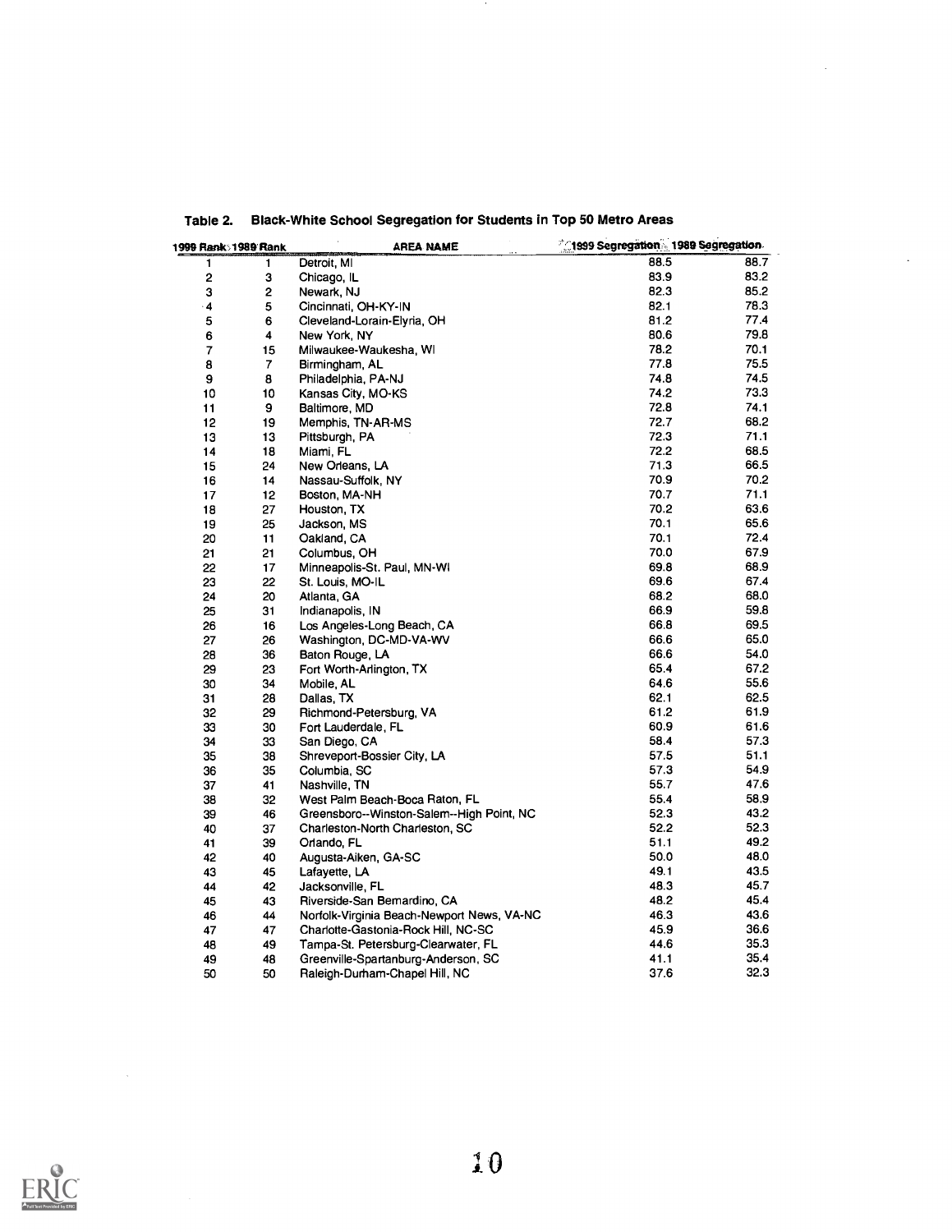| 1999 Rank: 1989 Rank |                | <b>AREA NAME</b>                           | <b>1999 Segregation 1989 Segregation</b> |      |  |
|----------------------|----------------|--------------------------------------------|------------------------------------------|------|--|
| 1                    | 1              | Detroit, MI                                | 87.0                                     | 85.4 |  |
| 2                    | 2              | Memphis, TN-AR-MS                          | 82.7                                     | 80.7 |  |
| 3                    | 5              | Jackson, MS                                | 81.6                                     | 78.6 |  |
| 4                    | 6              | New Orleans, LA                            | 81.2                                     | 77.5 |  |
| 5                    | 4              | Birmingham, AL                             | 80.1                                     | 78.9 |  |
| 6                    | 3              | Chicago, IL                                | 78.2                                     | 79.9 |  |
| 7                    | 17             | Cleveland-Lorain-Elyria, OH                | 77.5                                     | 65.5 |  |
| 8                    | $\overline{7}$ | Baltimore, MD                              | 76.1                                     | 77.4 |  |
| 9                    | 16             | Baton Rouge, LA                            | 76.0                                     | 66.4 |  |
| 10                   | 21             | Cincinnati, OH-KY-IN                       | 73.8                                     | 63.1 |  |
| 11                   | 11             | Shreveport-Bossier City, LA                | 72.1                                     | 68.0 |  |
| 12                   | 13             | Mobile, AL                                 | 72.1                                     | 67.6 |  |
| 13                   | 25             | Milwaukee-Waukesha, WI                     | 71.7                                     | 60.7 |  |
| 14                   | 8              | Newark, NJ                                 | 71.1                                     | 75.3 |  |
| 15                   | 12             | St. Louis, MO-IL                           | 70.1                                     | 67.8 |  |
| 16                   | 10             | Atlanta, GA                                | 69.4                                     | 70.1 |  |
| 17                   | 9              | Philadelphia, PA-NJ                        | 69.4                                     | 70.1 |  |
| 18                   | 14             | Richmond-Petersburg, VA                    | 67.8                                     | 67.6 |  |
| 19                   | 15             | Miami, FL                                  | 67.1                                     | 67.4 |  |
|                      |                |                                            |                                          |      |  |
| 20                   | 20             | Columbia, SC                               | 67.1                                     | 64.7 |  |
| 21                   | 18             | Charleston-North Charleston, SC            | 66.4                                     | 65.1 |  |
| 22                   | 19             | Washington, DC-MD-VA-WV                    | 65.4                                     | 64.8 |  |
| 23                   | 24             | Augusta-Aiken, GA-SC                       | 63.7                                     | 61.6 |  |
| 24                   | 23             | Fort Lauderdale, FL                        | 62.6                                     | 62.3 |  |
| 25                   | 27             | Lafayette, LA                              | 61.8                                     | 56.5 |  |
| 26                   | 38             | Columbus, OH                               | 61.2                                     | 44.1 |  |
| 27                   | 26             | Kansas City, MO-KS                         | 61.1                                     | 58.4 |  |
| 28                   | 22             | New York, NY                               | 60.8                                     | 62.7 |  |
| 29                   | 28             | Norfolk-Virginia Beach-Newport News, VA-NC | 60.3                                     | 54.9 |  |
| 30                   | 35             | Pittsburgh, PA                             | 56.0                                     | 49.6 |  |
| 31                   | 34             | Jacksonville, FL                           | 55.5                                     | 49.7 |  |
| 32                   | 29             | West Palm Beach-Boca Raton, FL             | 53.2                                     | 54.8 |  |
| 33                   | 39             | Indianapolis, IN                           | 51.5                                     | 42.7 |  |
| 34                   | 42             | Greensboro--Winston-Salem--High Point, NC  | 50.4                                     | 39.8 |  |
| 35                   | 30             | Houston, TX                                | 50.2                                     | 54.1 |  |
| 36                   | 31             | Dallas, TX                                 | 48.0                                     | 53.8 |  |
| 37                   | 37             | Raleigh-Durham-Chapel Hill, NC             | 46.8                                     | 44.6 |  |
| 38                   | 40             | Orlando, FL                                | 45.7                                     | 41.7 |  |
| 39                   | 45             | Nashville, TN                              | 45.7                                     | 38.1 |  |
| 40                   | 43             | Charlotte-Gastonia-Rock Hill, NC-SC        | 45.4                                     | 39.2 |  |
| 41                   | 32             | Fort Worth-Arlington, TX                   | 43.9                                     | 53.4 |  |
| 42                   | 41             | Boston, MA-NH                              | 42.9                                     | 41.4 |  |
| 43                   | 33             | Oakland, CA                                | 42.4                                     | 53.2 |  |
| 44                   | 36             | Nassau-Suffolk, NY                         | 41.9                                     | 45.1 |  |
| 45                   | 46             | Greenville-Spartanburg-Anderson, SC        | 41.2                                     | 37.2 |  |
| 46                   | 48             | Minneapolis-St. Paul, MN-WI                | 38.6                                     | 26.7 |  |
| 47                   | 47             | Tampa-St. Petersburg-Clearwater, FL        | 36.4                                     | 27.9 |  |
| 48                   | 44             | Los Angeles-Long Beach, CA                 | 31.9                                     | 38.2 |  |
| 49                   | 49             | San Diego, CA                              | 21.1                                     | 20.9 |  |
| 50                   | 50             | Riverside-San Bemardino, CA                | $\pmb{\epsilon}$<br>17.5                 | 16.1 |  |

Table 3. Isolation Experienced by Black Students in Top 50 Metro Areas

 $\ddot{\phantom{0}}$ 

 $\ddot{\phantom{0}}$ 

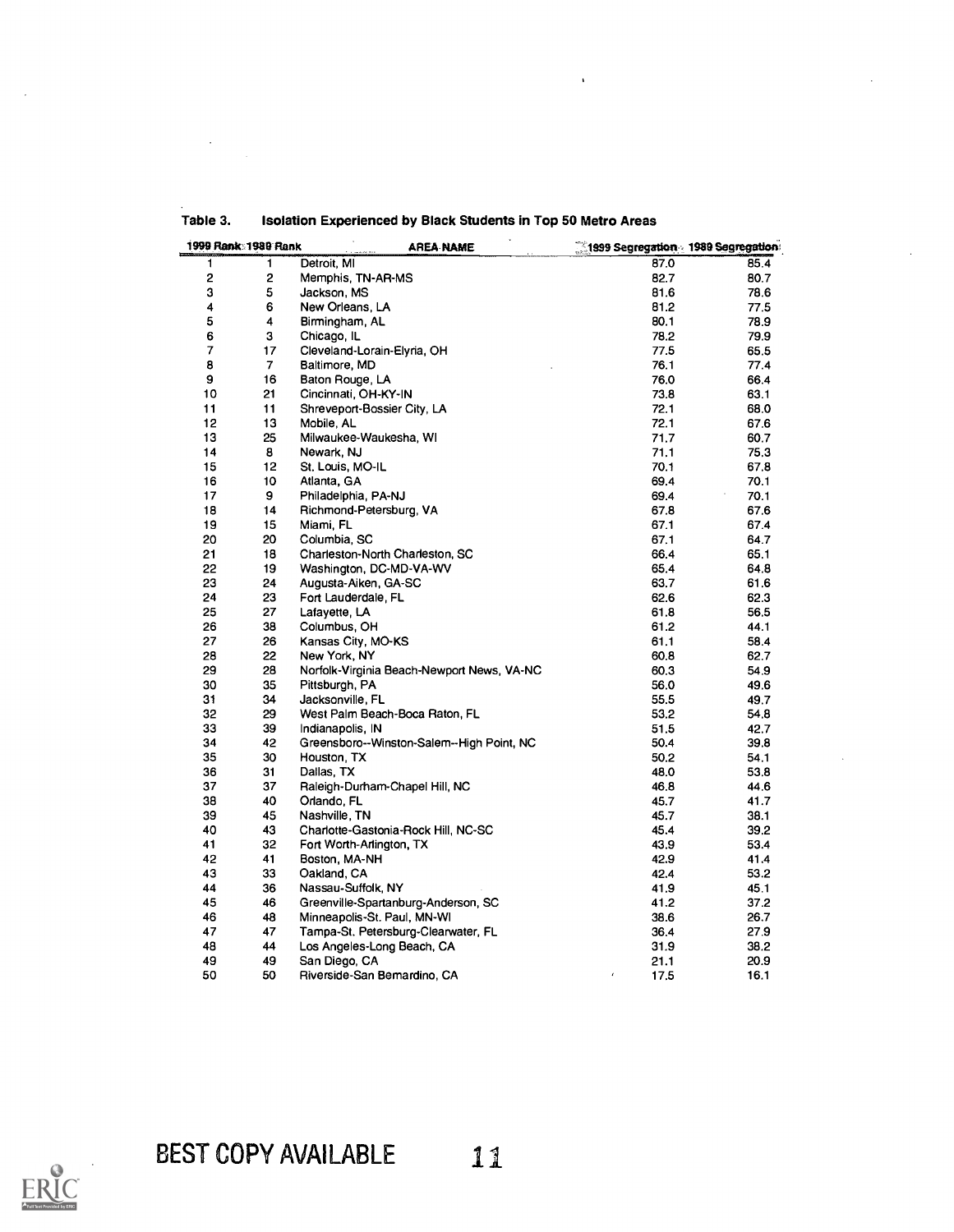Least isolation is found in those areas with much smaller black populations, where even a high level of segregation does not produce majority black schools. The lowest levels are in three metropolitan regions in California (Los Angeles, San Diego, and Riverside) where in fact blacks are outnumbered by Hispanics and Asians.

### Segregation of Hispanic schoolchildren

Hispanic children are less segregated than black children ( $D = 58$  in 1999-2000, compared to 65 for blacks). However the trend is in the same upward direction, and varies in a similar way across metropolitan regions. As Figure 3 shows, Hispanic segregation dropped by a point (from 52 to 51) in regions where Hispanics are less than 5% of the elementary population. But it increased by 3 points (from 57 to 60) in regions where they are more than 20% of the total. These 20% plus regions are where more than 3 out of 4 Hispanic children live.





% Hispanic Students of Metropolitan Area

Another important factor for Hispanics is their rapid population growth, more than a 50% increase in the last decade, almost equaling the number of black elementary children in metropolitan public schools (about 3.6 million for each group). As their numbers grow, they become more highly concentrated: the average Hispanic attended a school that was 53% Hispanic in 1989-90, increasing to 57% Hispanic in 1999-2000.

Unlike African Americans, there has been little court action regarding Hispanic school segregation. As a result it is uncommon to find a metropolitan region in 1989-90 where school segregation was lower than neighborhood segregation. Of the 50 metropolitan areas with the



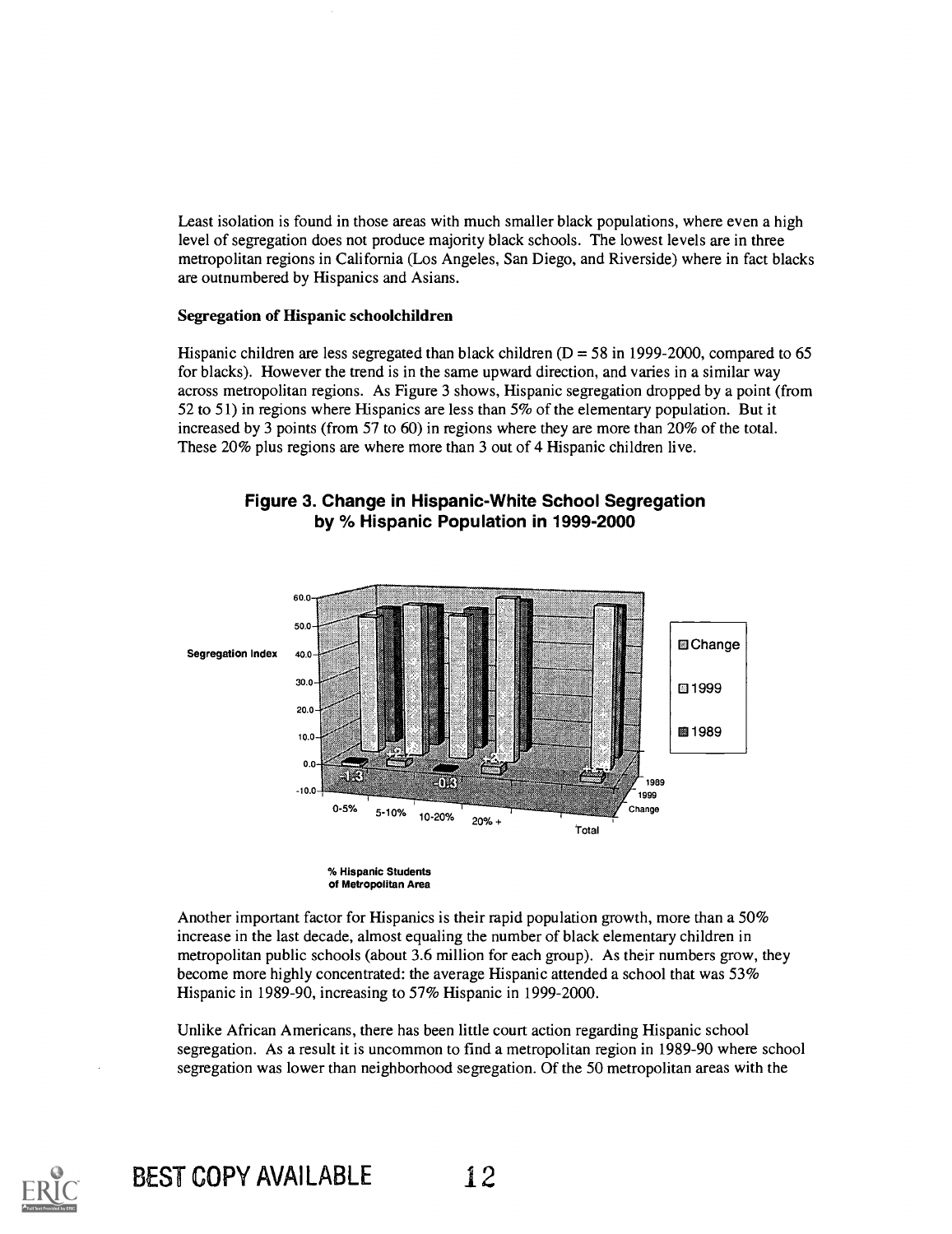largest Hispanic enrollment in their central city schools, there were only 7 cases with more than a 10-point difference in this direction: Odessa-Midland, TX; Springfield, MA; Lawrence, MA; Denver, CO; Bridgeport, CT; Santa Barbara, CA; and Riverside, CA. Of these, Denver and Lawrence are the ones where we find a serious rollback in desegregation efforts: Hispanic-white school segregation there jumped 17 points in the last decade in Denver's city schools and 16 points in Lawrence. It now equals the level of neighborhood segregation in both cities. School segregation has remained unusually low in the other four cases.

Also unlike what we found for African Americans, Hispanic children in the largest metro areas are nearly as likely to be in schools that are more segregated than their neighborhoods. Again looking at the 50 metropolitan areas with the largest Hispanic enrollment in their central city schools, there are also 4 cases with more than a 10-point difference in this other direction in 1989-90. These were San Luis Obispo, CA, Newark and Jersey City, NJ, and Miami, FL. Miami (neighborhood segregation of only 31, but school segregation of 52 in this year) is a surprising case, because its Hispanic minority is largely Cuban, with a reputation for considerable political influence.

Overall trends in Hispanic-white segregation are provided in the following two tables. These are indices for the metropolitan region as a whole, and they include data for the 50 metropolitan regions with the largest number of Hispanic elementary schoolchildren in 1999-2000.

Table 4 lists regions by their level of residential segregation, using the Index of Dissimilarity. Hartford, CT; Newark, NJ; New York, NY; Philadelphia, PA; Boston, MA; Chicago, IL; and one entirely suburban region, Bergen-Passaic, NJ, top the list. In these cases Hispanic schoolchildren were slightly less segregated in 1999-2000 than they had been a decade before, but the degree of ethnic imbalance is nonetheless very high.

Least segregated are several metropolitan regions in Florida (Fort Lauderdale, West Palm Beach, Orlando) and California (Merced, Modesto, Stockton).

Table 5 provides the values of the Hispanic isolation index. The highest values are extreme: the average Hispanic child in the Texas metropolitan regions of Laredo, McAllen, and Brownsville is in a school that is more than 95% Hispanic. But in a majority of these metropolitan regions isolation is above 50%, and even where it is relatively low, it is increasing as the Hispanic population grows.

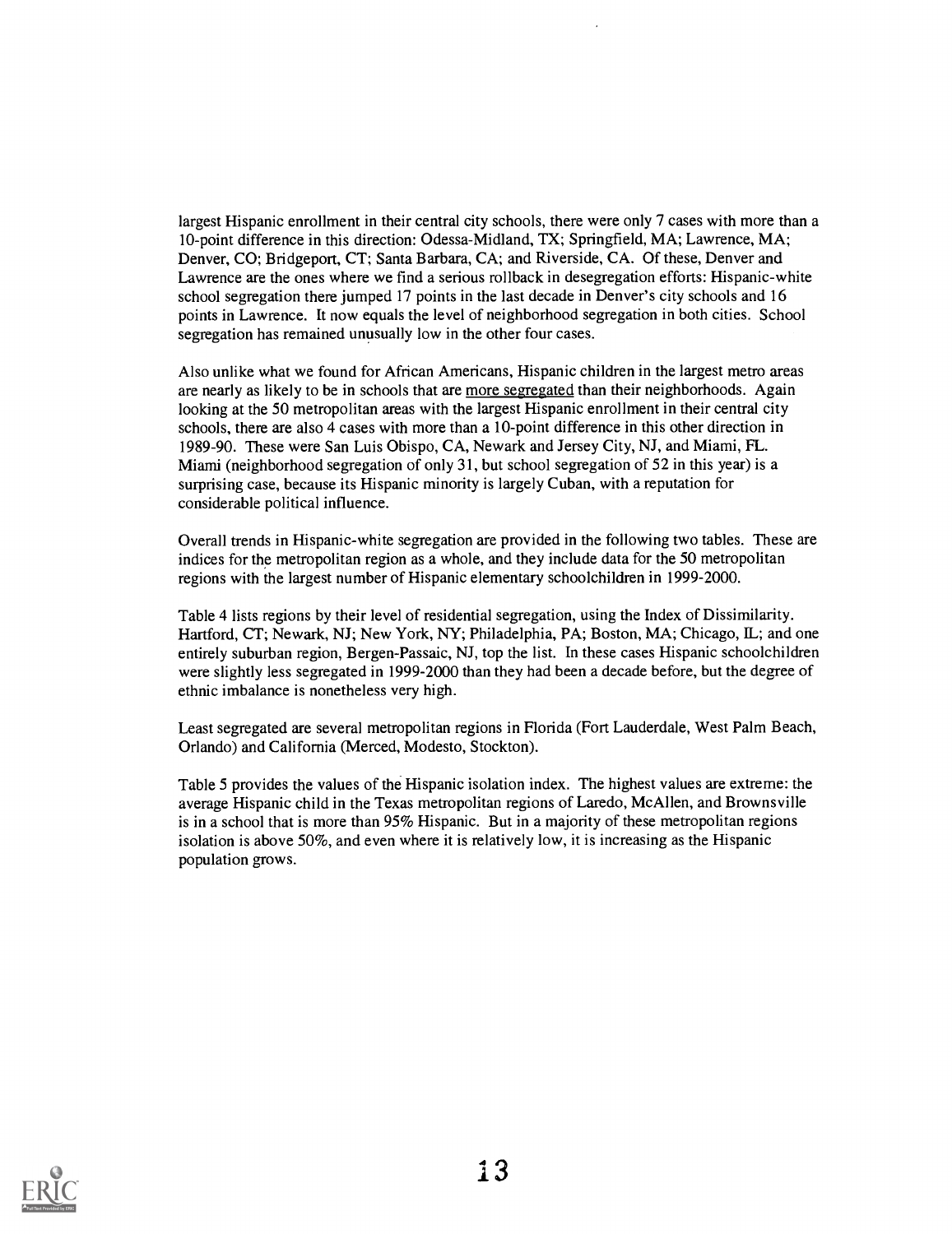| 1999 Rank 1989 Rank |    | <b>AREA NAME</b>                     | 1999 Segregation 1989 Segregation |      |
|---------------------|----|--------------------------------------|-----------------------------------|------|
| 1                   | 1  | Hartford, CT                         | 74.1                              | 79.9 |
| $\overline{c}$      | 2  | Newark, NJ                           | 72.6                              | 77.7 |
| з                   | 6  | New York, NY                         | 72.3                              | 72.6 |
| 4                   | 3  | Philadelphia, PA-NJ                  | 71.9                              | 76.0 |
| 5                   | 7  | Boston, MA-NH                        | 71.5                              | 71.5 |
| 6                   | 5  | Chicago, IL                          | 71.2                              | 73.7 |
| $\overline{7}$      | 4  | Bergen-Passaic, NJ                   | 70.1                              | 75.5 |
| 8                   | 8  | Los Angeles-Long Beach, CA           | 69.3                              | 65.8 |
| 9                   | 9  | Orange County, CA                    | 69.1                              | 62.4 |
| 10                  | 12 | Houston, TX                          | 65.0                              | 59.1 |
| 11                  | 11 | San Francisco, CA                    | 62.4                              | 59.4 |
| 12                  | 21 | Salinas, CA                          | 61.8                              | 55.2 |
| 13                  | 13 | Dallas, TX                           | 61.4                              | 57.8 |
| 14                  | 17 | Ventura, CA                          | 60.1                              | 56.0 |
| 15                  | 16 | Washington, DC-MD-VA-WV              | 59.9                              | 56.5 |
| 16                  | 18 | Atlanta, GA                          | 59.9                              | 55.8 |
| 17                  | 19 | Denver, CO                           | 59.7                              | 55.8 |
| 18                  | 14 | Bakersfield, CA                      | 59.4                              | 57.8 |
| 19                  | 23 | Phoenix-Mesa, AZ                     | 59.3                              | 54.5 |
| 20                  |    |                                      | 57.6                              | 60.1 |
|                     | 10 | San Antonio, TX                      | 57.2                              | 55.7 |
| 21                  | 20 | Fort Worth-Arlington, TX             |                                   |      |
| 22                  | 24 | McAllen-Edinburg-Mission, TX         | 56.7                              | 54.0 |
| 23                  | 32 | San Jose, CA                         | 55.5                              | 49.0 |
| 24                  | 25 | Nassau-Suffolk, NY                   | 55.4                              | 53.7 |
| 25                  | 34 | Oakland, CA                          | 55.4                              | 47.4 |
| 26                  | 15 | Jersey City, NJ                      | 54.2                              | 57.1 |
| 27                  | 30 | Fresno, CA                           | 54.0                              | 49.8 |
| 28                  | 31 | San Diego, CA                        | 53.6                              | 49.7 |
| 29                  | 36 | Austin-San Marcos, TX                | 53.5                              | 46.4 |
| 30                  | 28 | Tucson, AZ                           | 52.8                              | 53.0 |
| 31                  | 41 | Salt Lake City-Ogden, UT             | 52.6                              | 41.7 |
| 32                  | 27 | Corpus Christi, TX                   | 52.1                              | 53.0 |
| 33                  | 45 | Laredo, TX                           | 49.6                              | 37.7 |
| 34                  | 26 | El Paso, TX                          | 49.2                              | 53.6 |
| 35                  | 29 | Tampa-St. Petersburg-Clearwater, FL  | 49.1                              | 51.5 |
| 36                  | 33 | Brownsville-Harlingen-San Benito, TX | 48.8                              | 47.4 |
| 37                  | 35 | Albuquerque, NM                      | 47.8                              | 46.5 |
| 38                  | 38 | Visalia-Tulare-Porterville, CA       | 47.8                              | 43.7 |
| 39                  | 49 | Las Vegas, NV-AZ                     | 47.5                              | 35.3 |
| 40                  | 37 | Sacramento, CA                       | 47.3                              | 43.8 |
| 41                  | 22 | Miami, FL                            | 46.9                              | 54.9 |
| 42                  | 46 | Riverside-San Bemardino, CA          | 45.1                              | 36.8 |
| 43                  | 40 | Portland-Vancouver, OR-WA            | 44.1                              | 42.3 |
| 44                  | 42 | Las Cruces, NM                       | 43.5                              | 40.8 |
| 45                  | 39 | Stockton-Lodi, CA                    | 42.8                              | 42.5 |
| 46                  | 47 | Orlando, FL                          | 42.4                              | 35.7 |
| 47                  | 43 | West Palm Beach-Boca Raton, FL       | 42.1                              | 40.2 |
| 48                  | 44 | Modesto, CA                          | 39.3                              | 38.9 |
| 49                  | 50 | Merced, CA                           | 33.2                              | 34.0 |
| 50                  | 48 | Fort Lauderdale, FL                  | 29.1                              | 35.6 |

### Table 4. Hispanic-White School Segregation for Students in Top 50 Metro Areas



 $\overline{a}$ 

 $\bar{\beta}$  $\label{eq:1} \frac{1}{\sqrt{2\pi}}\int_{0}^{\pi} \frac{1}{\sqrt{2\pi}}\,d\mu$ 

 $\ddot{\phantom{a}}$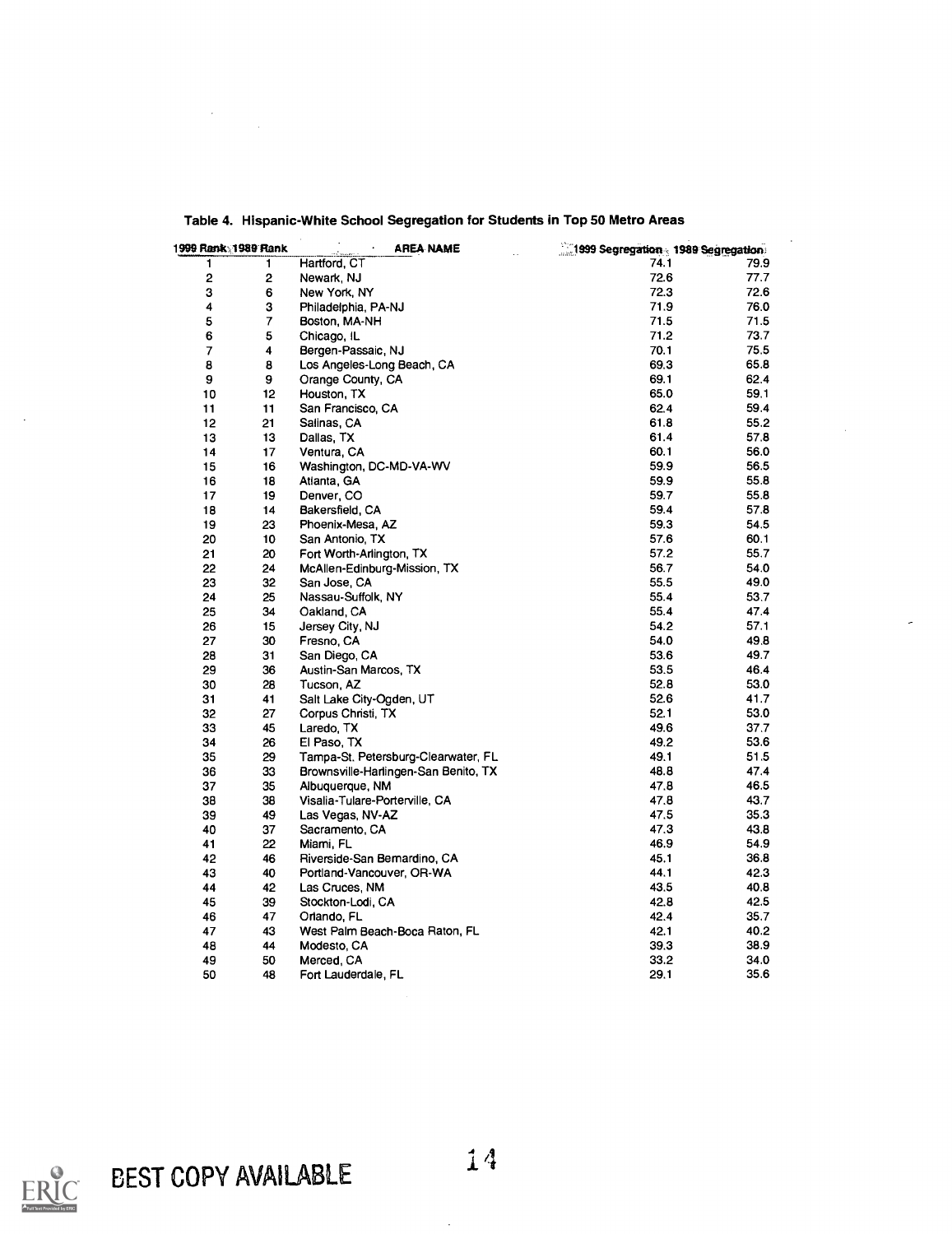| 1999 Rank 1989 Rank |           | <b>AREA NAME</b>                     | 1999 Segregation 1989 Segregation: |      |
|---------------------|-----------|--------------------------------------|------------------------------------|------|
| 1                   | 1         | Laredo, TX                           | 97.6                               | 95.4 |
| 2                   | 2         | McAllen-Edinburg-Mission, TX         | 96.6                               | 95.0 |
| 3                   | 3         | Brownsville-Harlingen-San Benito, TX | 95.3                               | 93.9 |
| 4                   | 4         | El Paso, TX                          | 88.7                               | 83.6 |
| 5                   | 5         | Las Cruces, NM                       | 81.6                               | 75.2 |
| 6                   | 8         | Salinas, CA                          | 80.2                               | 69.9 |
| 7                   | $\pmb{7}$ | Corpus Christi, TX                   | 75.6                               | 74.1 |
| 8                   | 9         | Los Angeles-Long Beach, CA           | 75.5                               | 68.9 |
| 9                   | 6         | San Antonio, TX                      | 73.9                               | 74.3 |
| 10                  | 10        | Miami, FL                            | 73.2                               | 67.5 |
| 11                  | 12        | Orange County, CA                    | 71.1                               | 60.5 |
| 12                  | 11        | Jersey City, NJ                      | 69.0                               | 63.2 |
| 13                  | 13        | Visalia-Tulare-Porterville, CA       | 68.9                               | 58.7 |
| 14                  | 18        | Ventura, CA                          | 67.6                               | 56.5 |
| 15                  | 14        | Fresno, CA                           | 66.4                               | 58.5 |
| 16                  | 16        | Bakersfield, CA                      | 65.8                               | 57.3 |
| 17                  | 15        | Albuquerque, NM                      | 62.1                               | 57.4 |
| 18                  | 17        | Chicago, IL                          | 61.3                               | 56.6 |
| 19                  | 20        | Houston, TX                          | 60.4                               | 52.6 |
| 20                  | 19        | Tucson, AZ                           | 59.6                               | 54.2 |
| 21                  | 30        | Riverside-San Bemardino, CA          | 58.5                               | 43.2 |
| 22                  | 27        | Merced, CA                           | 57.8                               | 44.6 |
| 23                  | 24        | Phoenix-Mesa, AZ                     | 57.1                               | 46.2 |
| 24                  | 22        | New York, NY                         | 56.6                               | 49.6 |
| 25                  | 28        | San Diego, CA                        | 56.0                               | 44.3 |
| 26                  | 31        | Dallas, TX                           | 55.1                               | 42.4 |
| 27                  | 25        | San Jose, CA                         | 54.8                               | 45.8 |
| 28                  | 29        | Austin-San Marcos, TX                | 51.9                               | 43.9 |
| 29                  | 34        | Denver, CO                           | 50.5                               | 39.7 |
| 30                  | 35        | Modesto, CA                          | 50.1                               | 37.1 |
| 31                  | 21        | Hartford, CT                         | 50.0                               | 51.7 |
| 32                  | 23        | Bergen-Passaic, NJ                   | 48.8                               | 48.2 |
| 33                  | 32        | Fort Worth-Arlington, TX             | 48.4                               | 41.8 |
| 34                  | 36        | San Francisco, CA                    | 46.2                               | 36.1 |
| 35                  | 26        | Newark, NJ                           | 45.3                               | 44.6 |
| 36                  | 37        | Stockton-Lodi, CA                    | 44.1                               | 32.4 |
| 37                  | 45        | Las Vegas, NV-AZ                     | 42.2                               | 17.1 |
| 38                  | 39        | Oakland, CA                          | 38.1                               | 25.8 |
| 39                  | 33        | Philadelphia, PA-NJ                  | 37.5                               | 39.9 |
| 40                  | 38        | Boston, MA-NH                        | 35.7                               | 28.3 |
| 41                  | 46        | Orlando, FL                          | 31.7                               | 15.0 |
| 42                  | 42        | West Palm Beach-Boca Raton, FL       | 30.0                               | 18.5 |
| 43                  | 49        | Salt Lake City-Ogden, UT             | 29.0                               | 12.4 |
| 44                  | 40        | Tampa-St. Petersburg-Clearwater, FL  | 28.9                               | 20.3 |
| 45                  | 44        | Washington, DC-MD-VA-WV              | 27.5                               | 18.4 |
| 46                  | 41        | Nassau-Suffolk, NY                   | 26.6                               | 18.6 |
| 47                  | 43        | Sacramento, CA                       | 25.6                               | 18.4 |
| 48                  | 47        | Portland-Vancouver, OR-WA            | 24.7                               | 14.4 |
| 49                  | 48        | Fort Lauderdale, FL                  | 24.1                               | 12.9 |
| 50                  | 50        | Atlanta, GA                          | 19.9                               | 9.3  |
|                     |           |                                      |                                    |      |

## Table 5 . Isolation Experienced by Hispanic Students in Top 50 Metro Areas

 $\bar{z}$ 

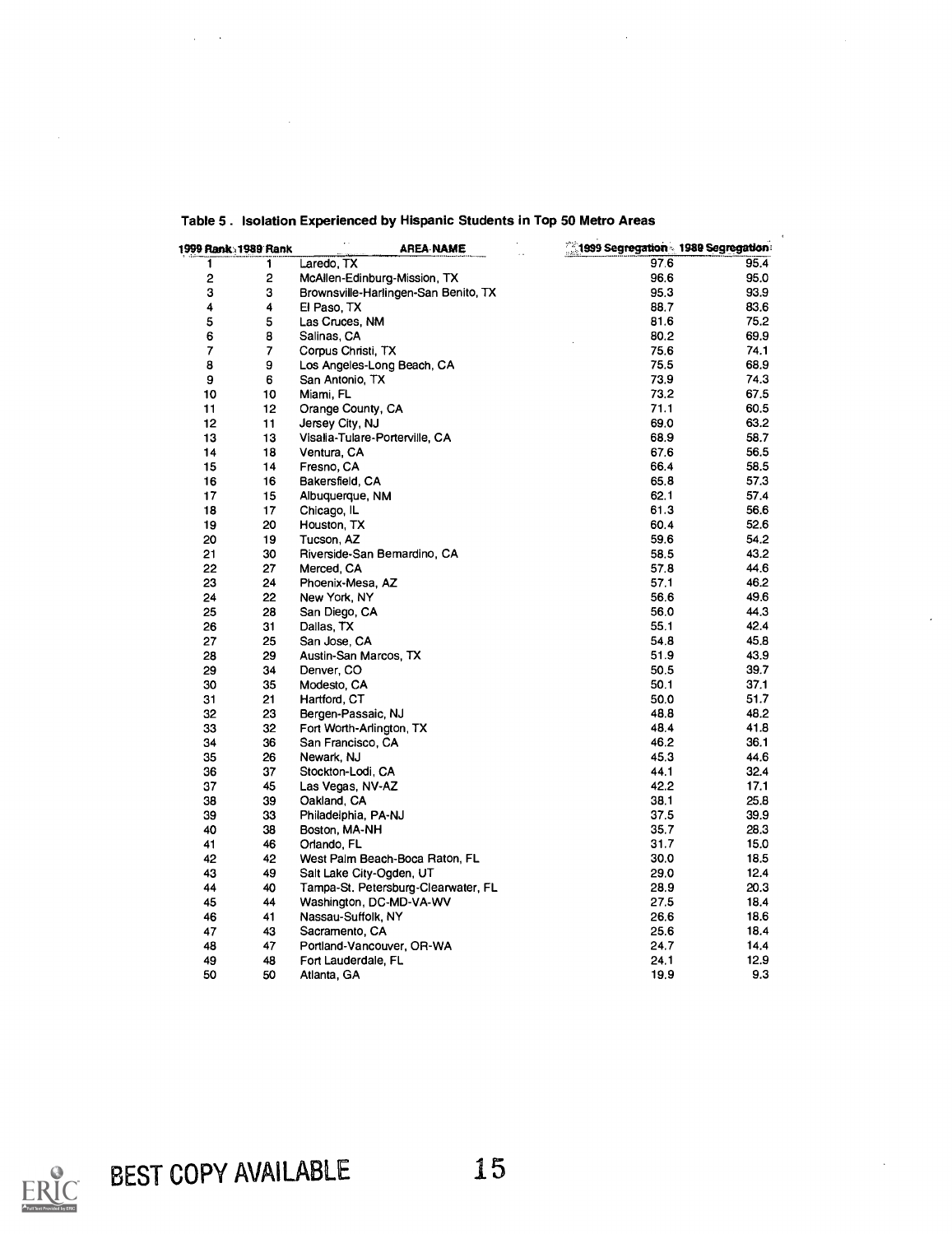#### Segregation of Asian schoolchildren

Asian children are the smallest and also the least segregated minority group, with an average value of D that is just below 50. But for them also the level of segregation varies with the size of the group. Where Asians are less than 5% of the elementary population, the average value of D is only 45. In the very few metropolitan areas where they are more than 20% of the population, the value is 56 and rose by 5 points in the last decade. These figures are graphed in Figure 4.

 $\sqrt{2}$ 



## Figure 4. Change in Asian-White School Segregation by % Asian Population in 1999-2000

The number of Asian elementary schoolchildren has grown only moderately in the last decade – rising less than has the total Asian population of all ages. As a result, Asian isolation increased only slightly during this period. But it is surprisingly high for such a small group: the average Asian child attends a school that is 19% Asian. The more substantial changes in the Asian experience have been a decline in their exposure to white children (from 52% to 46% white in the average Asian child's school) and an increasing exposure to Hispanics (from 18% to 21%).

As we found for Hispanics, Asian school segregation is usually close to the level of neighborhood segregation. To illustrate this point, we look at the 25 metropolitan regions whose city schools had the largest numbers of Asian students in 1989-90. In four of these (Minneapolis-St. Paul, MN; Lowell, MA; Merced, CA; and Seattle, WA) school segregation was lower than neighborhood segregation by more than 10 points, and in none of these was there a large change in the subsequent decade. In no case was school segregation higher than neighborhood segregation by this large a margin.

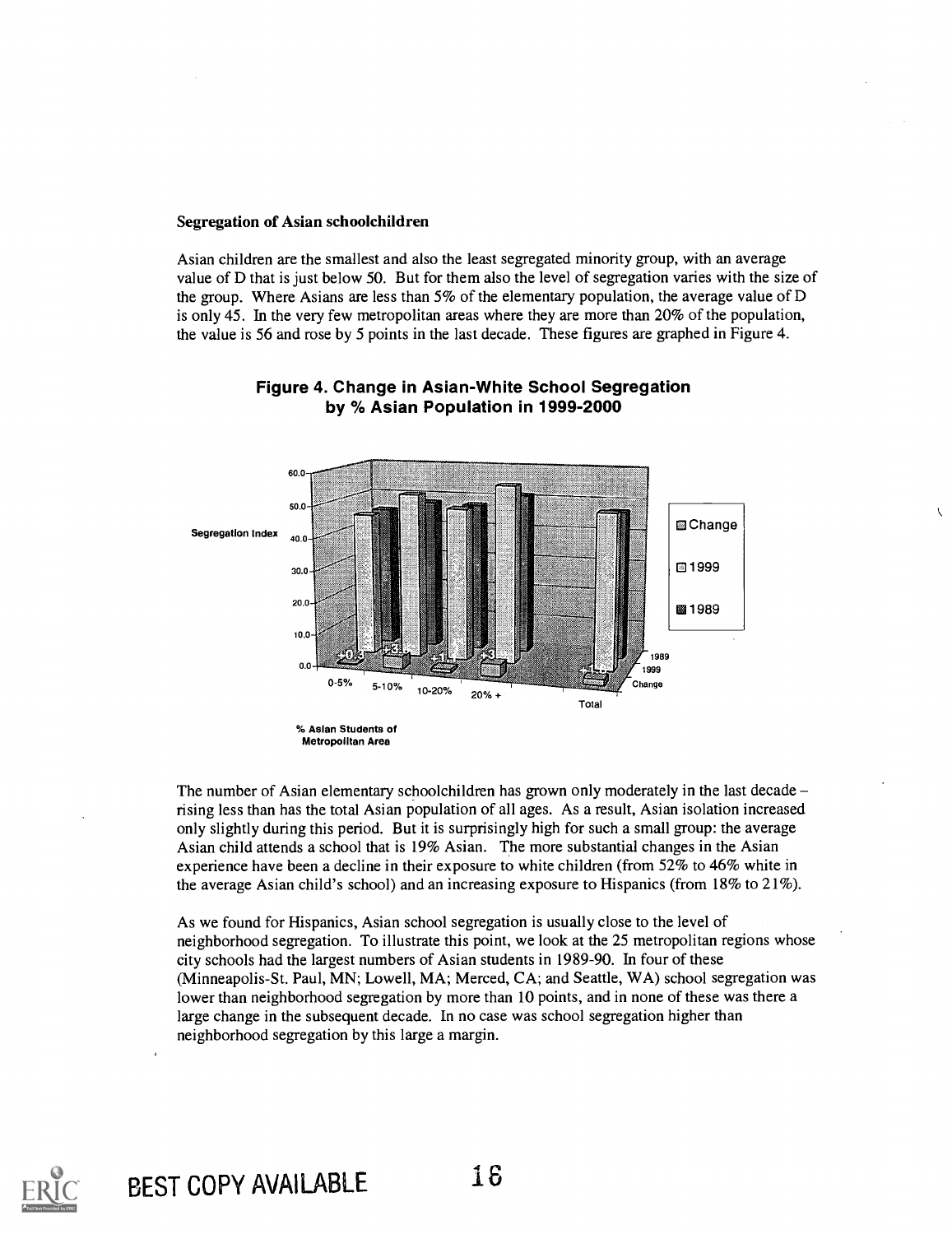The 25 metropolitan regions with the largest number of Asian elementary schoolchildren in 1999-2000 are listed in the following tables. Table 6 lists regions by their level of school segregation, using the Index of Dissimilarity. Most segregated are Minneapolis-St. Paul, MN (where the schools are now 7% Asian) and San Francisco, CA (27% Asian). In these places Asian school segregation is nearly as high as the average segregation of black children in the U.S. (65). Other places where Asian schoolchildren are most highly segregated include New York, NY, and Sacramento and Stockton, CA. Among these major metropolitan areas, Asian segregation is lowest in three places on the West Coast: Portland, OR; Seattle, WA; and Riverside, CA.

| 1999 Rank 1989 Rank |                | AREA NAME                        | 1999 Segregation 1989 Segregation. |      |
|---------------------|----------------|----------------------------------|------------------------------------|------|
|                     |                | San Francisco, CA                | 64.2                               | 63.1 |
| 2                   | 10             | Minneapolis-St. Paul, MN-WI      | 61.5                               | 50.7 |
| 3                   | 7              | New York, NY                     | 58.0                               | 51.7 |
| 4                   | 3              | Sacramento, CA                   | 56.8                               | 56.1 |
| 5                   | 4              | Stockton-Lodi, CA                | 56.8                               | 55.1 |
| 6                   | 6              | Boston, MA-NH                    | 54.5                               | 53.7 |
| 7                   | 5              | Atlanta, GA                      | 54.0                               | 54.7 |
| 8                   | 9              | Houston, TX                      | 53.8                               | 51.0 |
| 9                   | $\overline{2}$ | Fresno, CA                       | 53.0                               | 56.3 |
| 10                  | 16             | Detroit, MI                      | 52.9                               | 46.0 |
| 11                  | 12             | Los Angeles-Long Beach, CA       | 52.2                               | 48.0 |
| 12                  | 8              | San Diego, CA                    | 51.0                               | 51.7 |
| 13                  | 11             | Dallas, TX                       | 50.8                               | 48.4 |
| 14                  | 15             | Oakland, CA                      | 49.1                               | 46.4 |
| 15                  | 13             | Chicago, IL                      | 48.7                               | 48.0 |
| 16                  | 14             | Philadelphia, PA-NJ              | 48.6                               | 46.5 |
| 17                  | 18             | San Jose, CA                     | 47.8                               | 41.9 |
| 18                  | 17             | Washington, DC-MD-VA-WV          | 46.8                               | 45.1 |
| 19                  | 23             | Orange County, CA                | 44.5                               | 38.2 |
| 20                  | 19             | Bergen-Passaic, NJ               | 44.0                               | 41.1 |
| 21                  | 21             | Nassau-Suffolk, NY               | 42.0                               | 40.0 |
| 22                  | 22             | Middlesex-Somerset-Hunterdon, NJ | 41.4                               | 38.9 |
| 23                  | 20             | Seattle-Bellevue-Everett, WA     | 38.2                               | 40.5 |
| 24                  | 25             | Portland-Vancouver, OR-WA        | 37.1                               | 35.5 |
| 25                  | 24             | Riverside-San Bemardino, CA      | 37.1                               | 36.6 |

|  |  | Table 6. Asian-White School Segregation for Students in Top 25 Metro Areas |  |
|--|--|----------------------------------------------------------------------------|--|
|--|--|----------------------------------------------------------------------------|--|

Table 7 provides the values of the Asian isolation index. San Francisco, CA is highest, reflecting both its large Asian population and Asians' high level of segregation - the average Asian child attends a school that is nearly half Asian. Also above 30% are San Jose, CA; New York, NY; and Oakland, CA. The lowest values are found in Atlanta, GA; Detroit, MI; and Riverside, CA.

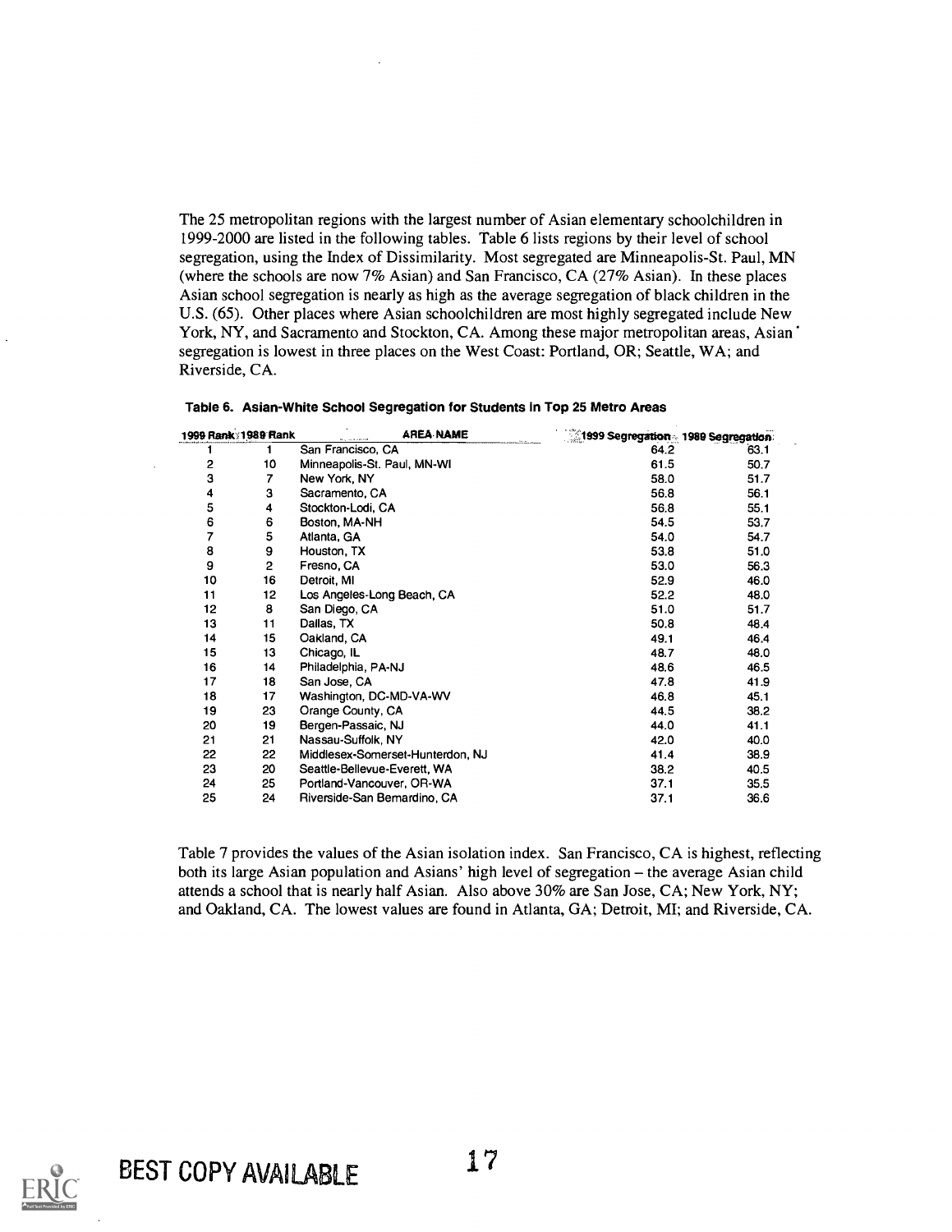|    | 1999 Rank: 1989 Rank | <b>AREA NAME</b>                 | 1999 Segregation 1989 Segregation |      |
|----|----------------------|----------------------------------|-----------------------------------|------|
|    |                      | San Francisco, CA                | 46.0                              | 43.9 |
| 2  | 3                    | San Jose, CA                     | 39.4                              | 28.0 |
| з  | 7                    | New York, NY                     | 31.8                              | 23.1 |
| 4  | 5                    | Oakland, CA                      | 30.1                              | 24.6 |
| 5  | 2                    | Stockton-Lodi, CA                | 29.3                              | 33.2 |
| 6  | 6                    | Los Angeles-Long Beach, CA       | 27.8                              | 24.6 |
| 7  | 10                   | Orange County, CA                | 24.4                              | 19.8 |
| 8  | 14                   | Minneapolis-St. Paul, MN-WI      | 24.3                              | 15.0 |
| 9  | 9                    | Sacramento, CA                   | 23.6                              | 22.5 |
| 10 | 11                   | Bergen-Passaic, NJ               | 22.4                              | 19.3 |
| 11 | 8                    | San Diego, CA                    | 22.2                              | 23.0 |
| 12 | 15                   | Middlesex-Somerset-Hunterdon, NJ | 22.0                              | 14,4 |
| 13 | 4                    | Fresno, CA                       | 20.6                              | 26.1 |
| 14 | 13                   | Seattle-Bellevue-Everett, WA     | 19.7                              | 15.7 |
| 15 | 12                   | Boston, MA-NH                    | 15.9                              | 16.4 |
| 16 | 16                   | Chicago, IL                      | 15,5                              | 13.3 |
| 17 | 17                   | Washington, DC-MD-VA-WV          | 13.7                              | 12.1 |
| 18 | 18                   | Houston, TX                      | 13.4                              | 11.0 |
| 19 | 21                   | Dallas, TX                       | 12.1                              | 8.4  |
| 20 | 20                   | Nassau-Suffolk, NY               | 11.0                              | 8.5  |
| 21 | 19                   | Philadelphia, PA-NJ              | 10.9                              | 9.5  |
| 22 | 24                   | Portland-Vancouver, OR-WA        | 10.2                              | 7.2  |
| 23 | 22                   | Atlanta, GA                      | 8.8                               | 8.0  |
| 24 | 25                   | Detroit, MI                      | 8.6                               | 4.9  |
| 25 | 23                   | Riverside-San Bernardino, CA     | 8.3                               | 7.9  |

#### Table 7. Isolation Experienced by Asian Students in Top 25 Metro Areas

#### Separate, Not Equal

School segregation in itself separates children of different races, but some have argued that it is not inherently problematic for members of any race. On the other hand, there is a long history of "separate and unequal" education in American public schools.

With NCES data, the best indicator of "better and worse schools" is their class composition. Much evidence shows that high-poverty schools reduce the educational performance of children, even controlling for their own class and race. Therefore it is useful to know to what extent American elementary schools are segregated by class, and what the schools of each racial group are like.

Class is measured in the NCES data in terms of family income, and more specifically by the ratio of family income to the poverty line. Students below 185% of the poverty line qualify for the free or reduced-priced lunch program. We will refer to these students as "poor" - they are at or near the poverty line. All other students are "nonpoor."

In 1999-2000, the average poor student in public elementary schools attended school that is 63% poor. The average nonpoor student's school was only 27.5% poor.

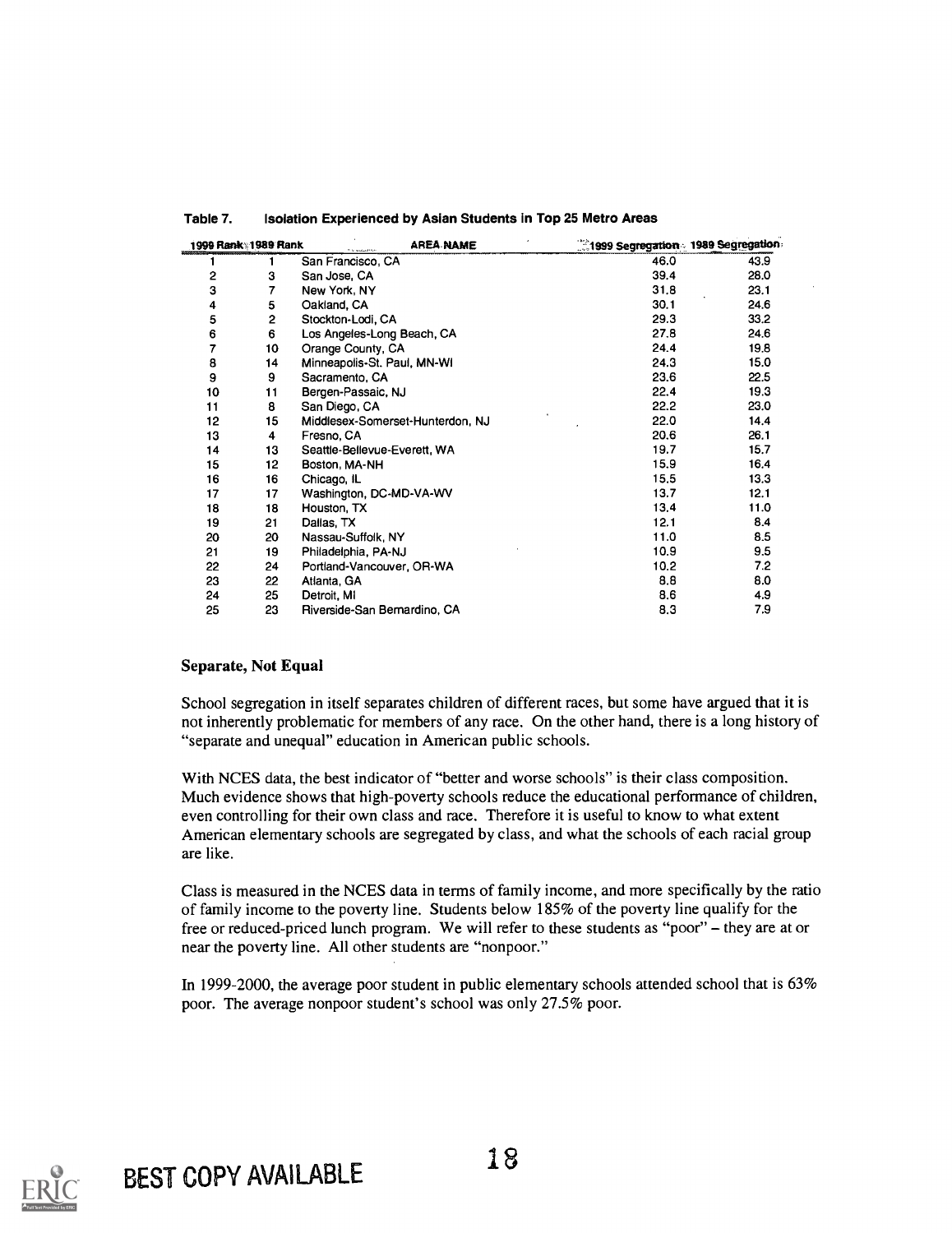Boundaries of class and race come together with the following result:

- White students are in schools that are 30% poor.
- Black students are in schools that are 65% poor.
- Hispanic students are in schools that are 66% poor.
- Asian students are in schools that are 42% poor.

These data show that racial segregation works to the benefit of white students, placing them in very different schools from minority students, and particularly in schools with less class disadvantage. Mainly black and Hispanic children pay the price of racial segregation.

There is considerable variation in the extent of these disparities, as shown in Tables 8-10. These tables list the percent poor in the school of the average white elementary child in 1999-2000. They then list the differential experienced by the average black, Hispanic, or Asian child in the same metropolitan region. As a national average, for example, the black-white differential is 35% -- the difference between the white value (30%) and the black value (65%). In the metropolitan areas with the largest enrollments for each minority group, it is exceedingly rare to find a negative differential. There is no such case for black children, only one for Hispanics (the unusual case of largely Hispanic Brownsville TX), and only one for Asians (Riverside, CA where Asians have a scant 0.2% advantage over white children in this respect).

Let us look first at the situation of black elementary children. Their disparity with whites is highest in Newark (a 57% differential) and Detroit (a 55% differential). White children are considerably more sheltered from poor and near-poor children in these areas than the national average, and black children are considerably more exposed than in the nation as a whole. It is no coincidence that these are two of the top three metropolitan areas in racial segregation segregation in these cases translates directly into attending schools that offer very different educational prospects.

Other regions with especially high disparities include Boston, Milwaukee, Philadelphia, and Cleveland.

At the other end of the continuum are regions where the disparity is lower than the national average, in the range of 15 to 25 points. Most of these are in the South: Greenville SC; Raleigh-Durham, NC; Charlotte, SC; Tampa, FL; Greensboro, NC. These are familiar names, recalling places where desegregation plans have been effective in the past and where despite the recent retreat from these policies the current level of school segregation is still in the moderate range.

For Hispanics the greatest disparities in poverty exposure appear in two New Jersey metro areas: Bergen-Passaic and Newark. Neither of these is exceptional in terms of Hispanic children's exposure to poverty schools  $-$  both are just above the national average of 65%. What makes them stand out is that white children in these areas are so very sheltered, typically in schools where only 11-12% of students are poor or near poor. Hence the gap here is above 50%. Other regions with disparities above 40 percentage points include Philadelphia, PA; Orange County, CA; Hartford, CT; Boston, MA; Los Angeles, CA; and Houston, TX. These 8 areas are among the top 10 in school segregation of Hispanic children. Again, school segregation implies differential exposure to high-poverty schools.

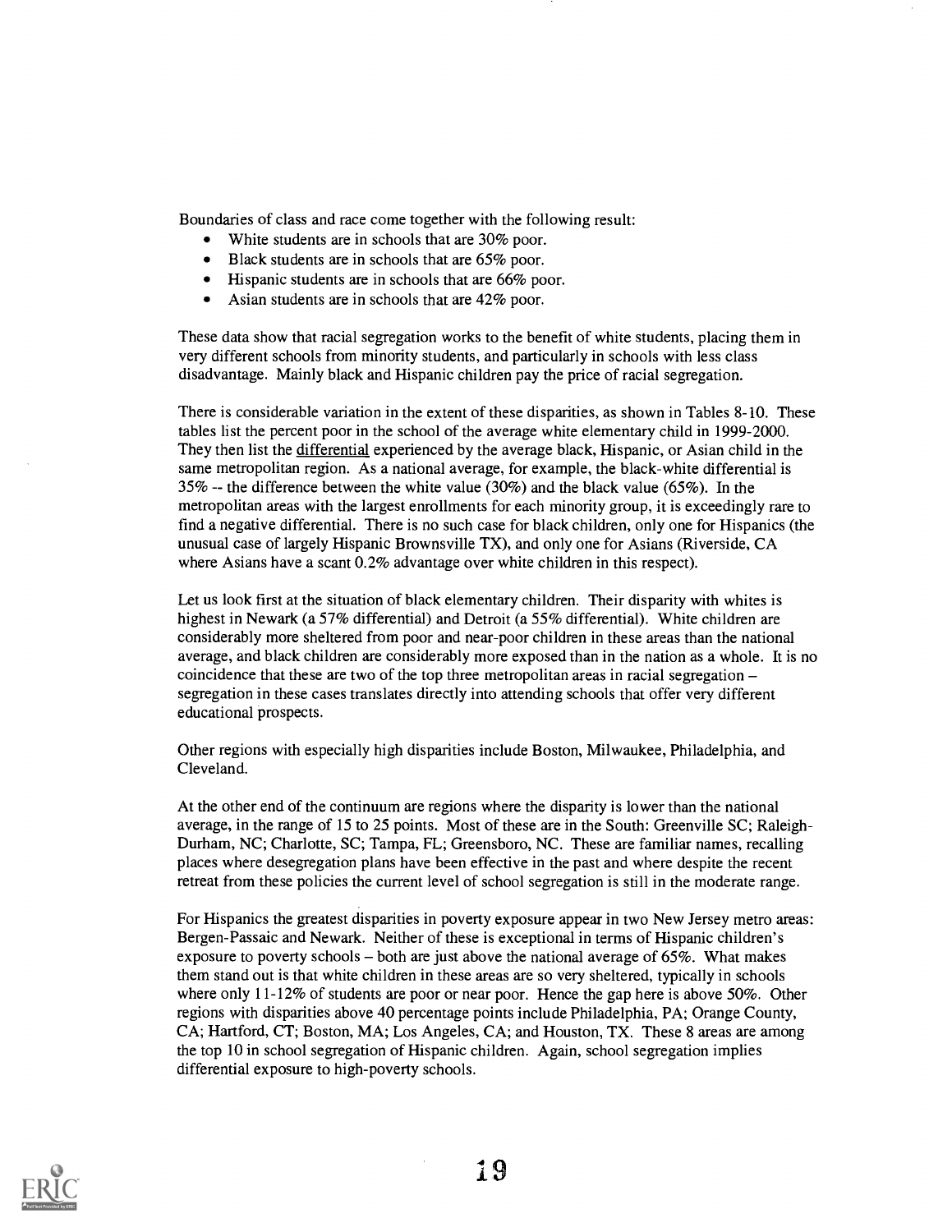|                                            | % poor, typical school | % poor is this much | $\cdots$<br>and the contract of |
|--------------------------------------------|------------------------|---------------------|---------------------------------|
| <b>AREA NAME</b>                           | of white children      | higher for Asians   | <b>School Segregation</b>       |
| Newark, NJ                                 | 12.37                  | 56.80               | 82.3                            |
| Detroit, MI                                | 21.10                  | 55.09               | 88.5                            |
| Philadelphia, PA-NJ                        | 17.69                  | 49.39               | 74.8                            |
| Cleveland-Lorain-Elyria, OH                | 25.21                  | 48.90               | 81.2                            |
| Milwaukee-Waukesha, WI                     | 19.64                  | 47.23               | 78.2                            |
| Boston, MA-NH                              | 15.63                  | 45.89               | 70.7                            |
| Baltimore, MD                              | 19.64                  | 42.36               | 72.8                            |
| Cincinnati, OH-KY-IN                       | 28.46                  | 41.98               | 82.1                            |
| Kansas City, MO-KS                         | 22.35                  | 41.93               | 74.2                            |
| Minneapolis-St. Paul, MN-WI                | 17.80                  | 40.75               | 69.8                            |
| St. Louis, MO-IL                           | 26.62                  | 40.42               | 69.6                            |
| Oakland, CA                                | 20.29                  | 38.47               | 70.1                            |
| Richmond-Petersburg, VA                    | 18.55                  | 38.12               | 61.2                            |
| Atlanta, GA                                | 25.07                  | 37.93               | 68.2                            |
| Los Angeles-Long Beach, CA                 | 36.39                  | 37.78               | 66.8                            |
| Columbus, OH                               | 23.36                  | 37.67               | 70.0                            |
| Houston, TX                                | 28.54                  | 37.29               | 70.2                            |
| New York, NY                               | 39.92                  | 36.78               | 80.6                            |
| Pittsburgh, PA                             | 28.33                  | 36.26               | 72.3                            |
| Memphis, TN-AR-MS                          | 34.29                  | 35.91               | 72.7                            |
| Fort Lauderdale, FL                        | 29.43                  | 34.60               | 60.9                            |
| Miami, FL                                  | 47.25                  | 34.36               | 72.2                            |
| Nassau-Suffolk, NY                         | 13.17                  | 33.56               | 70.9                            |
|                                            | 50.71                  | 32.77               | 71.3                            |
| New Orleans, LA                            | 28.51                  | 32.64               | 62.1                            |
| Dallas, TX                                 | 40.38                  | 31.25               | 57.5                            |
| Shreveport-Bossier City, LA                | 34.83                  | 30.68               | 58.4                            |
| San Diego, CA                              | 25.60                  |                     | 66.9                            |
| Indianapolis, IN                           |                        | 30.33               | 66.6                            |
| Washington, DC-MD-VA-WV                    | 19.58                  | 29.95               | 65.4                            |
| Fort Worth-Arlington, TX                   | 29.92                  | 29.68               |                                 |
| Baton Rouge, LA                            | 46.55                  | 29.58               | 66.6                            |
| West Palm Beach-Boca Raton, FL             | 38.48                  | 28.97               | 55.4                            |
| Charleston-North Charleston, SC            | 40.30                  | 28.92               | 52.2                            |
| Jackson, MS                                | 40.91                  | 28.48               | 70.1                            |
| Columbia, SC                               | 34.09                  | 27.18               | 57.3                            |
| Birmingham, AL                             | 31.05                  | 26.51               | 77.8                            |
| Norfolk-Virginia Beach-Newport News, VA-NC | 32.36                  | 25.47               | 46.3                            |
| Augusta-Aiken, GA-SC                       | 45.20                  | 25.31               | 50.0                            |
| Mobile, AL                                 | 45.09                  | 25.16               | 64.6                            |
| Jacksonville, FL                           | 39.96                  | 24.09               | 48.3                            |
| Orlando, FL                                | 41.40                  | 23.00               | 51.1                            |
| Greensboro--Winston-Salem--High Point, NC  | 34.94                  | 21.43               | 52.3                            |
| Lafayette, LA                              | 58.69                  | 19.70               | 49.1                            |
| Tampa-St. Petersburg-Clearwater, FL        | 46.16                  | 18.14               | 44.6                            |
| Charlotte-Gastonia-Rock Hill, NC-SC        | 34.22                  | 17.65               | 45.9                            |
| Riverside-San Bernardino, CA               | 46.45                  | 16.50               | 48.2                            |
| Raleigh-Durham-Chapel Hill, NC             | 33.46                  | 14.96               | 37.6                            |
| Greenville-Spartanburg-Anderson, SC        | 37.64                  | 13.31               | 41.1                            |

Table 8. Disparities In Black-White Exposure to Poverty For Each Group's Typical School in 1999-00.

 $\sim 10$ 



 $\sim$   $\sim$  $\mathbf{r}$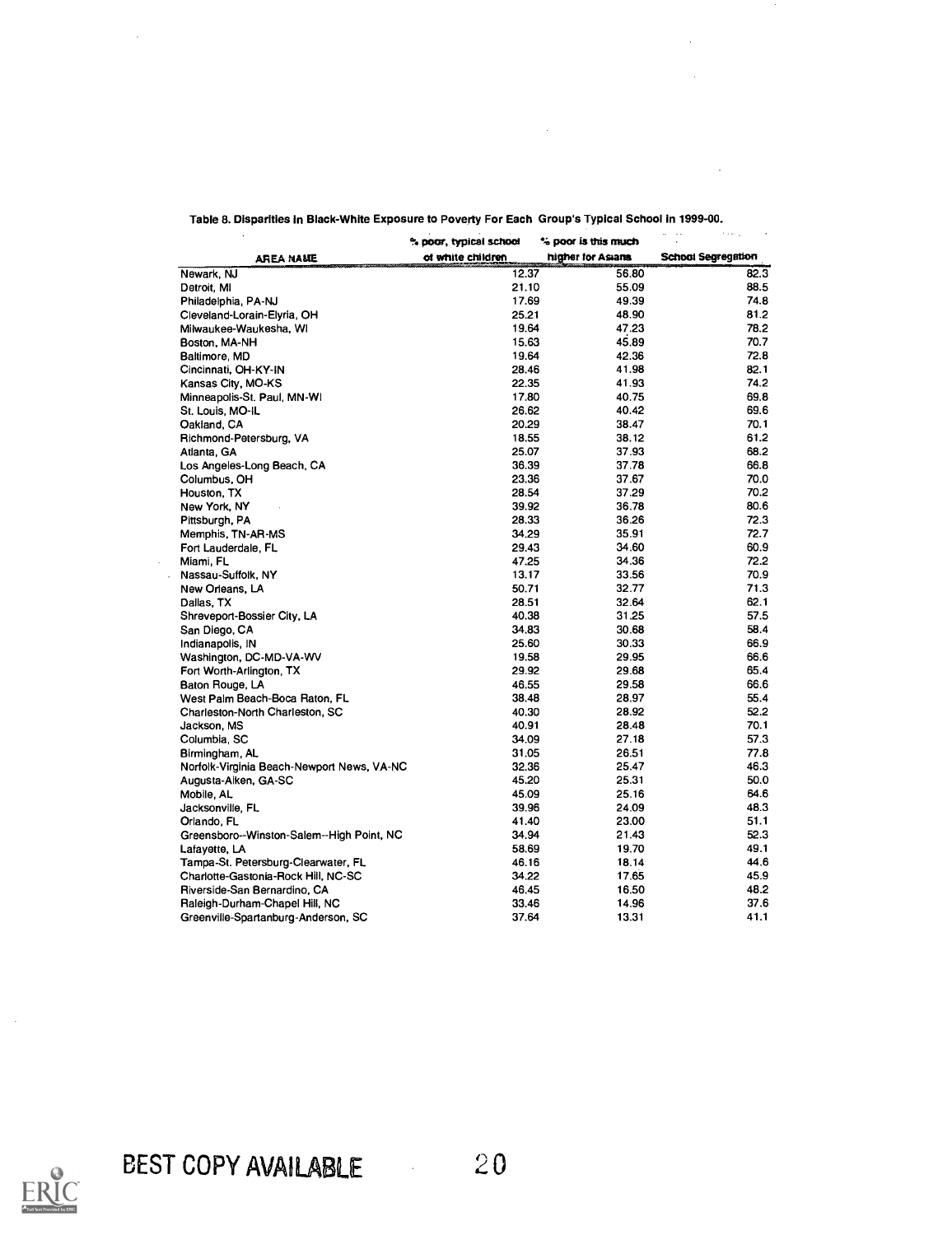|                                      | e poor, typical school | % poor is this much |                           |
|--------------------------------------|------------------------|---------------------|---------------------------|
| AREA NAME                            | of white children      | higher for Asians.  | <b>School Segregation</b> |
| Bergen-Passaic, NJ                   | 11.89                  | 53.58               | 70.1                      |
| Newark, NJ                           | 12.37                  | 51.52               | 72.6                      |
| Philadelphia, PA-NJ                  | 17.69                  | 49.70               | 71.9                      |
| Orange County, CA                    | 21.22                  | 47.61               | 69.1                      |
| Boston, MA-NH                        | 15.63                  | 46.98               | 71.5                      |
| Hartford, CT                         | 13.99                  | 46.74               | 74.1                      |
| Los Angeles-Long Beach, CA           | 36.39                  | 44.26               | 69.3                      |
| Houston, TX                          | 28.54                  | 40.75               | 65.0                      |
| Dallas, TX                           | 28.51                  | 38.38               | 61.4                      |
| New York, NY                         | 39.92                  | 38.02               | 72.3                      |
| Ventura, CA                          | 24.26                  | 37.91               | 60.1                      |
| San Francisco, CA                    | 17.92                  | 37.21               | 62.4                      |
| Denver, CO                           | 18.79                  | 36.79               | 59.7                      |
| Salinas, CA                          | 40.13                  | 36.41               | 61.8                      |
| Fort Worth-Arlington, TX             | 29.92                  | 33.63               | 57.2                      |
| San Diego, CA                        | 34.83                  | 32.55               | 53.6                      |
| Oakland, CA                          | 20.29                  | 31.85               | 55.4                      |
| Austin-San Marcos, TX                | 25.97                  | 31.43               | 53.5                      |
| San Jose, CA                         | 21.93                  | 30.30               | 55.5                      |
| Bakersfield, CA                      | 50.55                  | 29.29               | 59.4                      |
| Sait Lake City-Ogden, UT             | 25.75                  | 29.28               | 52.6                      |
| Nassau-Suffolk, NY                   | 13.17                  | 28.84               | 55.4                      |
| Albuguergue, NM                      | 38.01                  | 27.66               | 47.8                      |
| Washington, DC-MD-VA-WV              | 19.58                  | 26.08               | 59.9                      |
| Atlanta, GA                          | 25.07                  | 25.56               | 59.9                      |
| Sacramento, CA                       | 33.80                  | 25.55               | 47.3                      |
| Fresno, CA                           | 47.61                  | 24.05               | 54.0                      |
| Corpus Christi, TX                   | 48.19                  | 23.82               | 52.1                      |
| Las Vegas, NV-AZ                     | 27.63                  | 23.42               | 47.5                      |
| Jersey City, NJ                      | 48.04                  | 22.76               | 54.2                      |
| West Palm Beach-Boca Raton, FL       | 38.48                  | 22.59               | 42.1                      |
| Stockton-Lodi, CA                    | 48.49                  | 21.14               | 42.8                      |
| Riverside-San Bernardino, CA         | 46 45                  | 20.90               | 45.1                      |
| Visalia-Tulare-Porterville, CA       | 57.86                  | 20.30               | 47.8                      |
| Miami, FL                            | 47.25                  | 20.13               | 46.9                      |
| Las Cruces, NM                       | 54.47                  | 18.89               | 43.5                      |
| Portland-Vancouver, OR-WA            | 31.11                  | 18.35               | 44.1                      |
| Modesto, CA                          | 53.56                  | 17.78               | 39.3                      |
| Tampa-St. Petersburg-Clearwater, FL  | 46.16                  | 16.93               | 49.1                      |
| San Antonio, TX                      | 37.22                  | 16.53               | 57.6                      |
| Laredo, TX                           | 64 48                  | 15.64               | 49.6                      |
| Orlando, FL                          | 41.40                  | 13.87               | 42.4                      |
| El Paso, TX                          | 54 92                  | 13.40               | 49.2                      |
| Merced, CA                           | 63.13                  | 13.13               | 33.2                      |
| Fort Lauderdale, FL                  | 29.43                  | 9.72                | 29.1                      |
| McAllen-Edinburg-Mission, TX         | 46.33                  | 6.93                | 56.7                      |
| Brownsville-Harlingen-San Benito, TX | 53.70                  | -16.46              | 48.8                      |

Table 9. Disparities in Hispanic-White Exposure to Poverty For Each Group's Typical School In 1999-00.

Four Texas metro areas where Hispanic students are a very large majority fall at the other end of the continuum: Brownsville, McAllen, and El Paso. Fort Lauderdale, FL, and Merced, CA, are also among the lowest five cases on this measure.

For Asian students, we examine the 25 metro areas with the largest Asian enrollments. Though nationally we found only a 13% gap in exposure to poor children between whites and Asians, the disparity is considerably higher than this in some places. The top six are also the six regions with the highest level of Asian-white school segregation: Minneapolis-St. Paul, MN; New York, NY; San Francisco, CA; Sacramento, CA; Stockton, CA; and Boston, MA.

The smallest disparities are in Riverside, CA; Dallas, TX; and three entirely suburban metropolitan areas in New York and New Jersey: Nassau-Suffolk, Middlesex-Somerset-

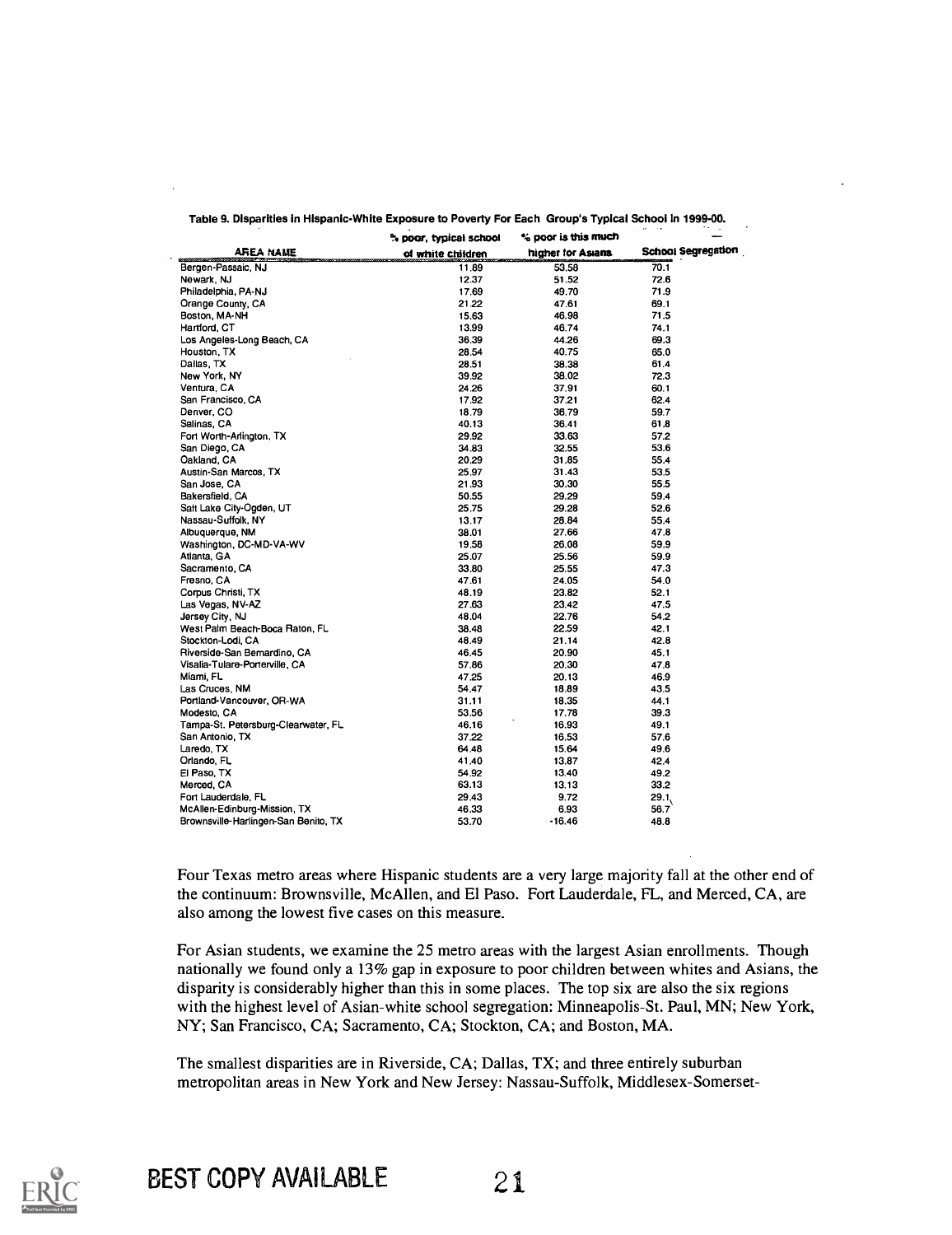Hunterdon, and Bergen-Passaic. Except for Dallas, these are among the least segregated metropolitan areas for Asian children.

Social scientists calculate correlation coefficients in order to determine to what degree one phenomenon is linked to another. Correlations range from 0 to 1.00, where the highest value of  $1.00$  indicates that the phenomena are virtually the same  $-$  they are "perfectly correlated." The correlation between the black-white disparity in exposure to poverty and black-white school segregation is .87 (weighting msa's by the number of black students). The corresponding correlations for Hispanic and Asian children are .82 and .67. All of these are extremely high values.

The implication of these findings is very clear. Separate means unequal in American public schools. Schools vary greatly in their class composition, and many studies indicate that a disproportionate concentration of poverty in any one school undermines educational achievement for all students in that school. This is why some school systems, such as Cambridge, Massachusetts, have recently decided to use free lunch eligibility as a criterion for assigning students to schools. The school board hopes in this way to improve education in the system as a whole. What we have shown is the strong connection of separation by race and separation by class. For all three minorities, even for Asian children who typically experience only moderate school segregation, one of the major stakes in the segregation process is the quality of schools that each group will attend.

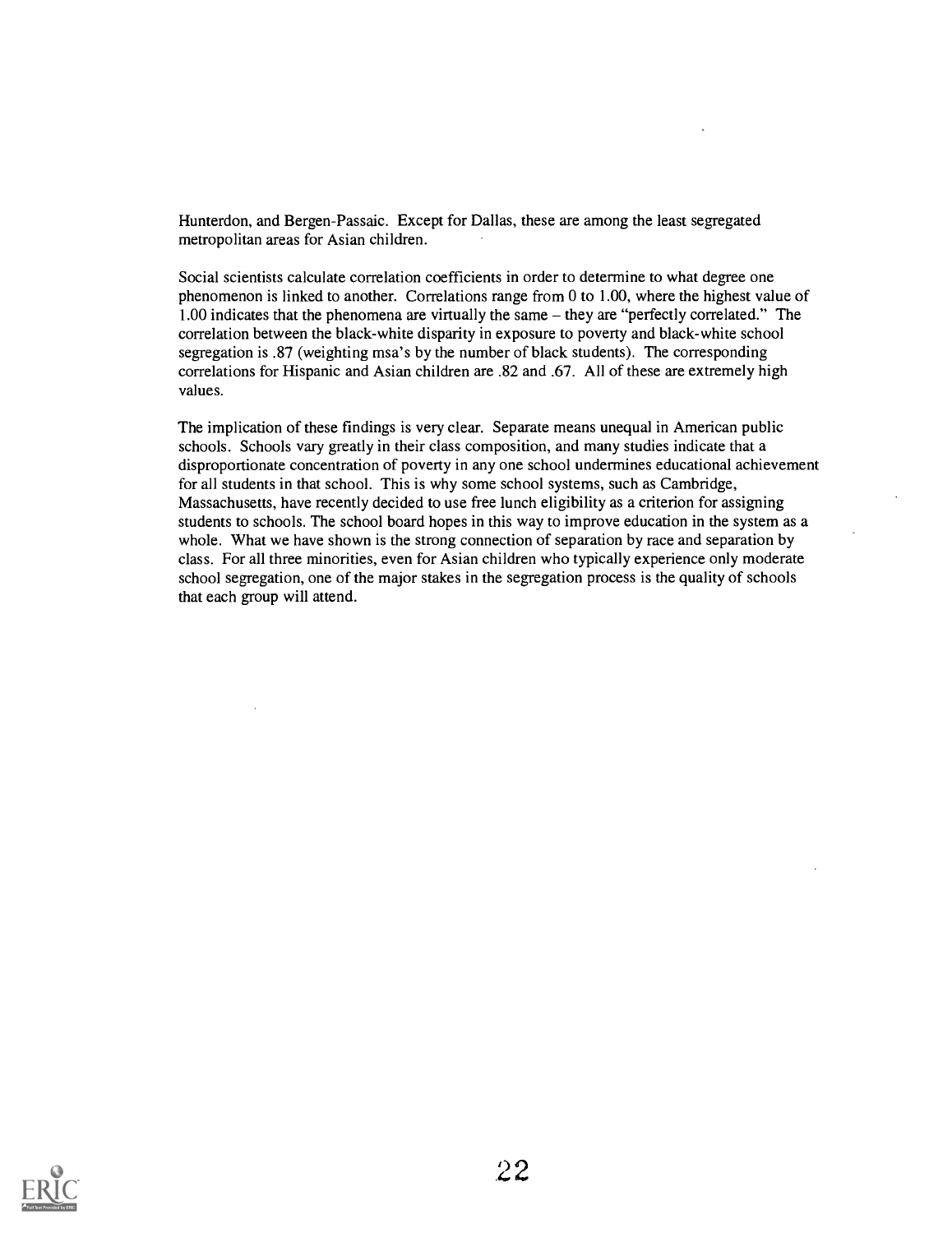|                                  | % poor, typical school | ** poor is this much | a militar          |
|----------------------------------|------------------------|----------------------|--------------------|
| <b>AREA NAME</b>                 | of white children      | higher for Asians    | School Segregation |
| Minneapolis-St. Paul, MN-WI      | 17.80                  | 33.55                | 61.5               |
| New York, NY                     | 39.92                  | 30.11                | 58.0               |
| San Francisco, CA                | 17.92                  | 29.24                | 64.2               |
| Sacramento, CA                   | 33.80                  | 25.33                | 56.8               |
| Stockton-Lodi, CA                | 48.49                  | 23.09                | 56.8               |
| Boston, MA-NH                    | 15.63                  | 22.33                | 54.5               |
| Orange County, CA                | 21.22                  | 18.16                | 44.5               |
| Philadelphia, PA-NJ              | 17.69                  | 15.12                | 48.6               |
| San Diego, CA                    | 34.83                  | 14.79                | 51.0               |
| Fresno, CA                       | 47.61                  | 14.31                | 53.0               |
| Oakland, CA                      | 20.29                  | 13.92                | 49.1               |
| Los Angeles-Long Beach, CA       | 36.39                  | 13.66                | 52.2               |
| Atlanta, GA                      | 25.07                  | 8.92                 | 54.0               |
| San Jose, CA                     | 21.93                  | 8.69                 | 47.8               |
| Houston, TX                      | 28.54                  | 7.65                 | 53.8               |
| Washington, DC-MD-VA-WV          | 19.58                  | 7.50                 | 46.8               |
| Detroit, MI                      | 21.10                  | 4.61                 | 52.9               |
| Portland-Vancouver, OR-WA        | 31.11                  | 4.41                 | 37.1               |
| Bergen-Passaic, NJ               | 11.89                  | 4.03                 | 44.0               |
| Middlesex-Somerset-Hunterdon, NJ | 11.78                  | 2.29                 | 41.4               |
| Dallas, TX                       | 28.51                  | 1.53                 | 50.8               |
| Nassau-Suffolk, NY               | 13.17                  | .94                  | 42.0               |
| Riverside-San Bernardino, CA     | 46.45                  | .17                  | 37.1               |

Table 10. Disparities in Asian-White Exposure to Poverty For Each Group's Typical School in 1999-00.

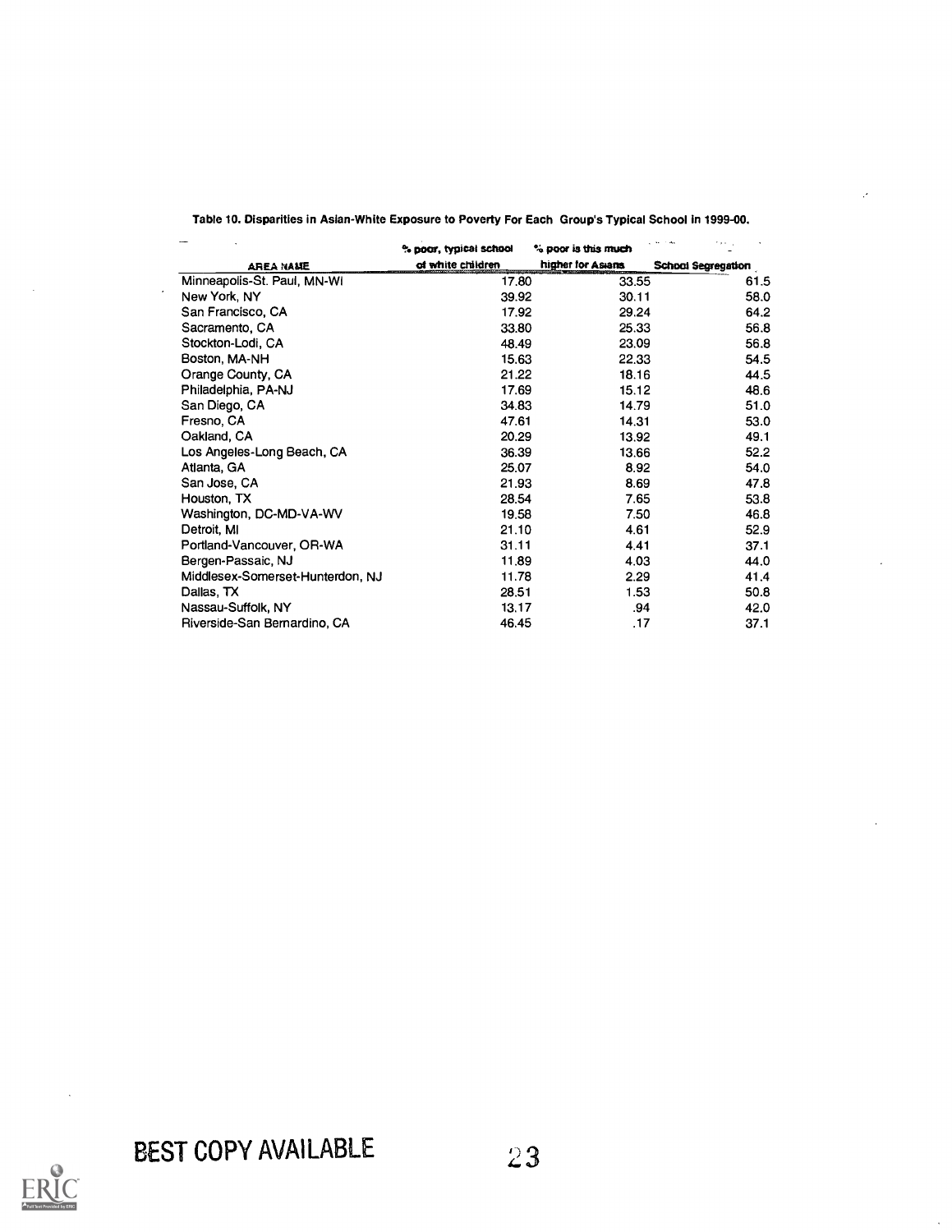## Appendix on Data and Method

The analysis for this report is based on the Common Core of Data (CCD) collected annually by the National Center for Education Statistics (NCES). NCES is the federal entity responsible for collecting data on all public schools in the United States. For every public elementary and secondary school, CCD provides demographic and free lunch eligibility data for the student population. Our analysis was conducted using data primarily for the 1989-99 and 1999-2000 school years.

## Missing Racial Composition Data

Because compliance with NCES reporting is voluntary for state education agencies, statewide gaps in the reporting of student racial composition occur on an annual basis. Student racial composition was not reported for Idaho for any year between 1989 and 1999. Therefore Idaho was omitted from our analysis. In 1989 schools in the following states did not report student racial composition: Georgia, Maine, Missouri, Montana, South Dakota, Virginia, and Wyoming. In 1999, schools in Tennessee did not report student racial composition. For these states we merged the student membership and racial composition data from the next year in which these variables were available. The table below shows the states that did not report racial composition for each time period, and the years in which data were extracted and added to the 1989-90 and 1999-2000 files.

| 1989-90                          | $-1999 - 2000$      |
|----------------------------------|---------------------|
| Montana, Wyoming (1990-91)       | Tennessee (1998-99) |
| Missouri (1991-92)               |                     |
| South Dakota, Virginia (1992-93) |                     |
| Georgia, Maine (1993-94)         |                     |

## Missing Free Lunch Data

Many states did not provide data on eligibility for free lunches in 1989-90, and we believe that reports for some other states may have understated the number of eligible children in that year. Therefore our data on free lunches are limited to the 1999-2000 school year. For that year, data are not reported for the following states: Arizona, Illinois, Tennessee, and Washington. Further, we have not included in our calculations information for any metropolitan region in which less than 70% of schools reported valid free lunch data.

## Criteria for Identifying Elementary School Children

Approximately 10 percent of the schools in the NCES database comprise both elementary and non-elementary grades. Therefore for this report we did not select "elementary schools" but rather "elementary grades." In every school we counted the numbers of students in grades prekindergarten through six. Because in most schools we knew the racial composition of the school as a whole, not for any particular grades, we assumed that the elementary children in a school

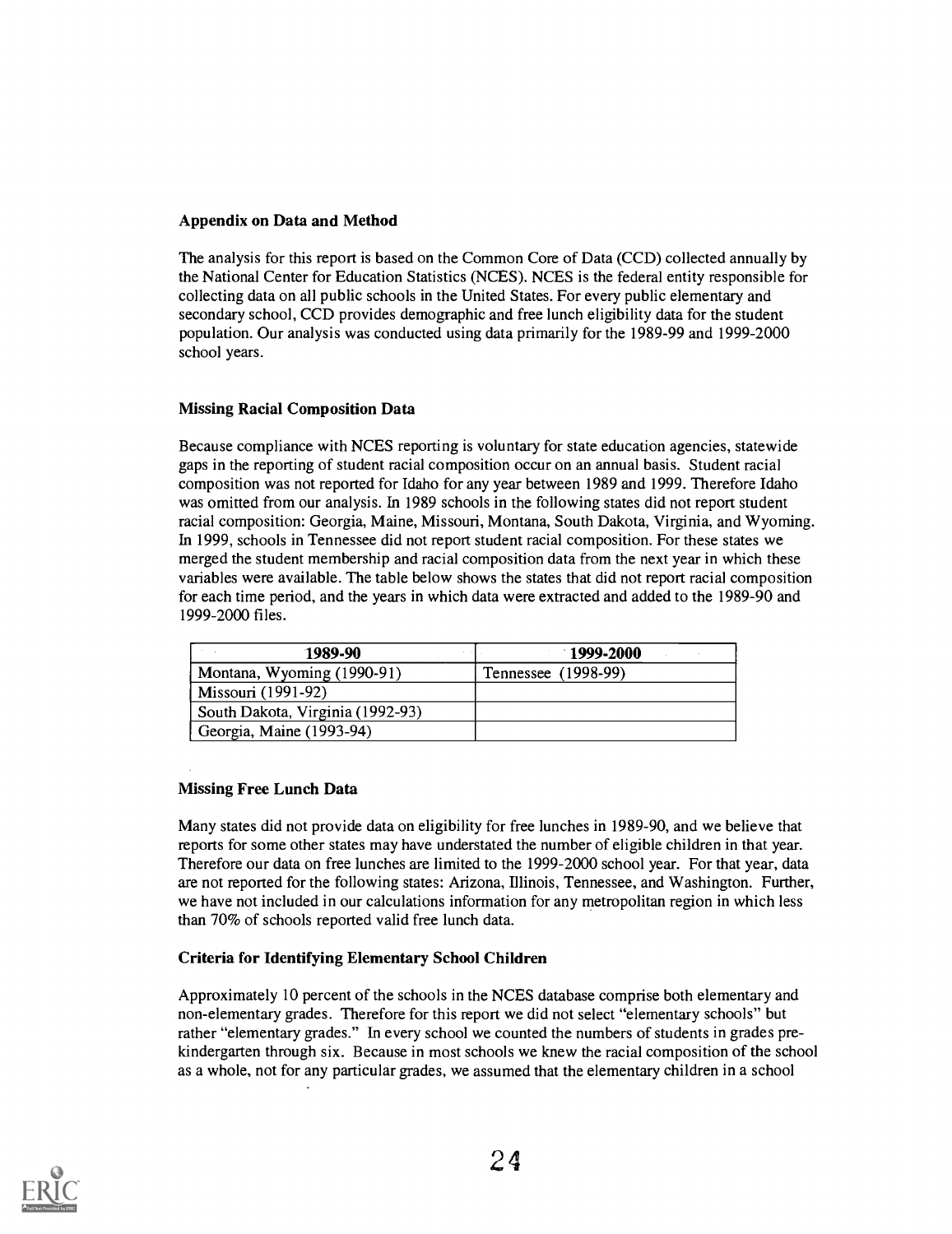that also included non-elementary grades had the same racial composition as the entire school. For 1999-2000 our sample of 49,367 schools enrolled a total of 21.2 million elementary students. For 1989-1999 the sample was slightly smaller at 42,531 schools with a total of 18.1 million elementary students.

#### Geographic Unit of Analysis

Our unit of analysis is the Metropolitan Statistical Area (MSA, PMSA) as defined by the U.S. Census Bureau in the year 2000. We obtained a public use file from the Census Bureau containing MSA codes for the nation's 331 MSAs and corresponding State FIPS and mailing zip codes. Because the NCES CCD provides the State FIPS and mailing zip codes for each public school, we were able to match the schools to the MSA file. We then aggregated the school data to the MSA level. To ensure that we obtained a representative sample of elementary school children for each MSA, we compared the total school population to the total number of children ages 5 to 11 years provided by the Census in 1990 and 2000. These were never the same, because not all children in this age range attend public schools, but there was consistency in the coverage of the child population between 1989-90 and 1999-2000 in each metropolitan region.

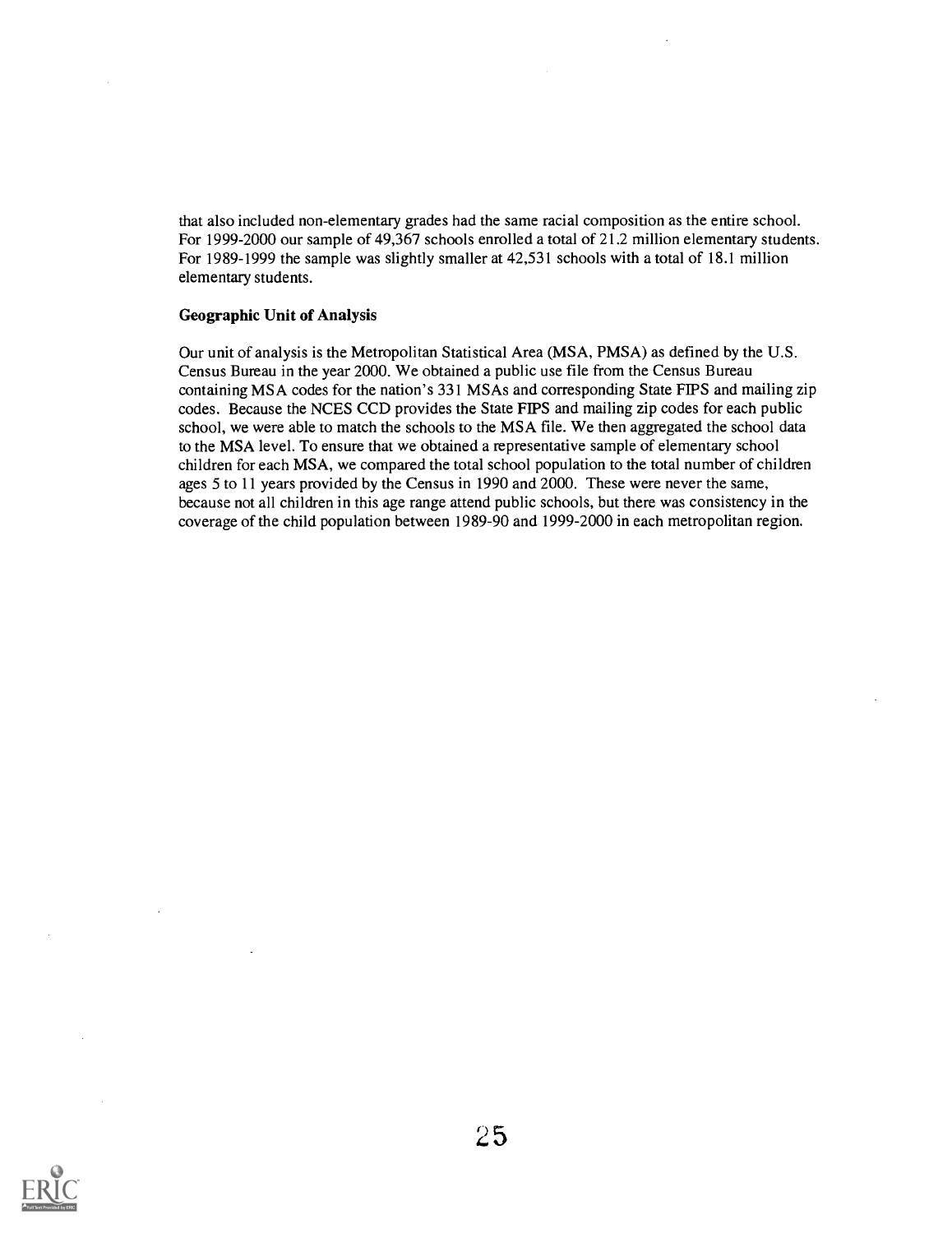$2.2 - 678 - 4012$ 

|                             | <b>U.S. Department of Education</b><br>Office of Educational Research and Improvement (OERI)<br>National Library of Education (NLE)<br><b>Educational Resources Information Center (ERIC)</b><br><b>REPRODUCTION RELEASE</b><br>(Specific Document) | Educational Resources Information Center<br>UD 035 399 |
|-----------------------------|-----------------------------------------------------------------------------------------------------------------------------------------------------------------------------------------------------------------------------------------------------|--------------------------------------------------------|
| I. DOCUMENT IDENTIFICATION: |                                                                                                                                                                                                                                                     |                                                        |
| Title:                      | Chorsing Scyregetion                                                                                                                                                                                                                                |                                                        |
| Author(s):                  |                                                                                                                                                                                                                                                     |                                                        |
| Corporate Source:           |                                                                                                                                                                                                                                                     | <b>Publication Date:</b>                               |
|                             |                                                                                                                                                                                                                                                     | 2002                                                   |

## II. REPRODUCTION RELEASE:

In order to disseminate as widely as possible timely and significant materials of interest to the educational community, documents announced in the monthly abstract journal ot the ERIC system. Resources in Education (RIE), are usually made available to users In microfiche, reproduced paper copy.and electronic media, and sold through the ERIC Document Reproduction Service (EORS). Credit is given to the source of each document. and. if reproduction release is granted, one of the following notices is affixed to each document.

If permission is granted to reproduce and disseminate the identified documents, please CHECK ONE of the following three options and sign at the bottom of the page.



If permission to reproduce is granted, out no box is checked, documents will be processed at Level 1.

I hereby grant to the Educational Resources information Center (ERIC) nonexclusive permission to reproduce and disseminate these documents as indicated above. Reproduction from the ERIC microfiche or electronic media by persons other than ERIC employees and its system contractors requires permission from the copyright holder. Exception is made for non-profit reproduction by libraries and other service agencies to satisfy information needs of educators in response to discrete inquiries.

| Sign                              | <b>Signature</b>                   | Printed Name/Position/Title:                           |
|-----------------------------------|------------------------------------|--------------------------------------------------------|
| <b>UMA</b><br>here, <del>st</del> | l A b<br>у⊝ам                      |                                                        |
| please                            | <sup>1</sup> Orgonization/Address: | در مستقط ا<br>Talaphana.                               |
| مصم<br>Mumford<br>Lewis           |                                    | l Dato:<br>E-Mail Addrese:<br>.eds.<br>11. Wash Colban |
|                                   |                                    | . .                                                    |